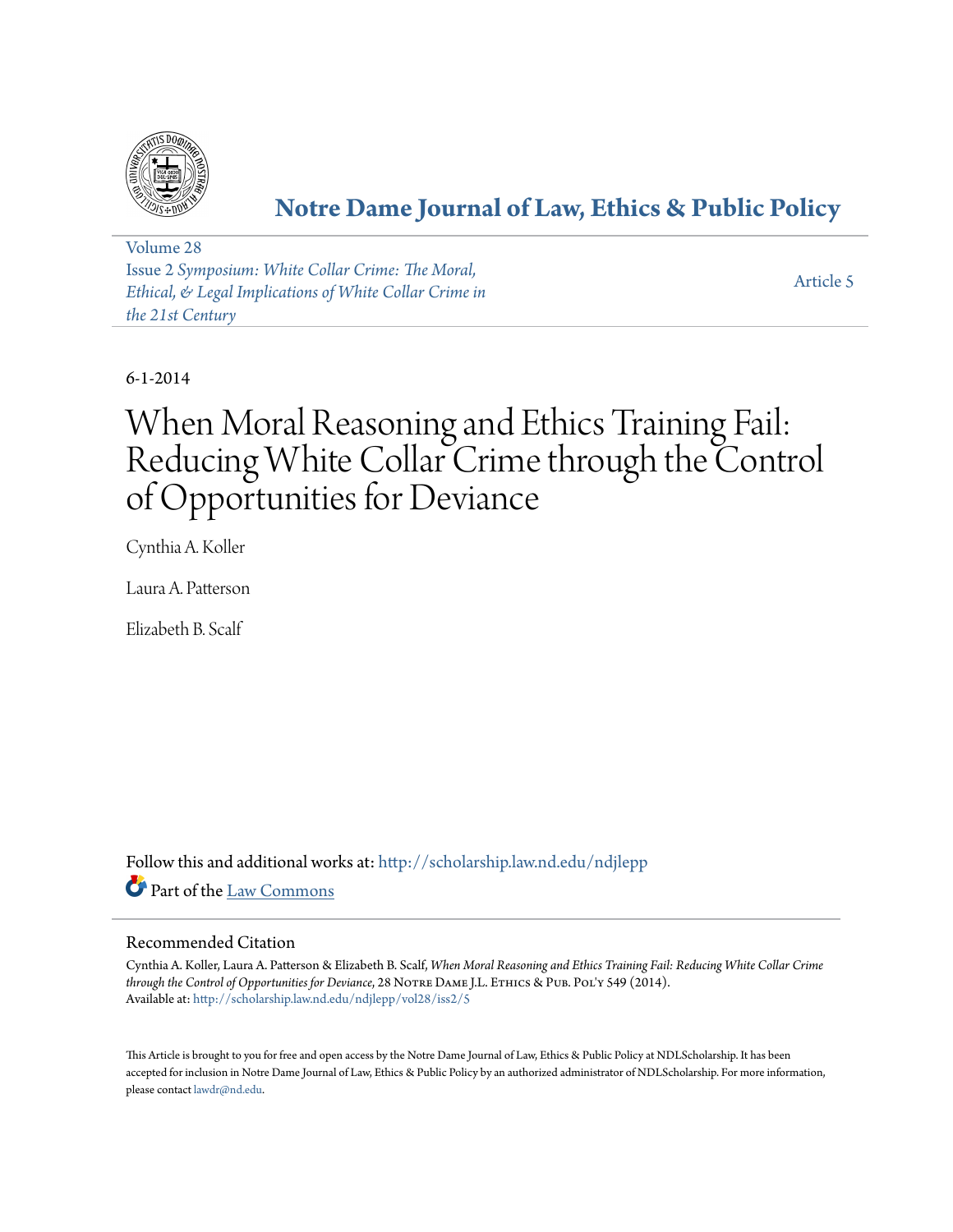## **WHEN MORAL REASONING AND ETHICS TRAINING FAIL: REDUCING WHITE COLLAR CRIME THROUGH THE CONTROL OF OPPORTUNITIES FOR DEVIANCE**

CYNTHIA A. KOLLER,\* LAURA A. PATTERSON,\*\* & ELIZABETH B. SCALF\*\*\*

#### **INTRODUCTION**

The contribution of unprincipled behavior and mortgage fraud in the United States to the global economic meltdown of 2008, and the subsequent, enduring recession, continues to kindle academic and political discourse. This is evident not only in the proliferation of research and publication on the topic, $1$  but in the first presidential debate of 2012 between incumbent Barack Obama and challenger Mitt Romney. President Obama, responding to Governor Romney's statements on the potential repeal and replacement of the Dodd-Frank Act,<sup>2</sup> had this to say:

The reason we have been in such  $a[n]$  enormous economic crisis was prompted by reckless behavior across the board. Now, it wasn't just on Wall Street. You had loan officers [were—] that were giving loans and mortgages that really shouldn't have been given, because the folks didn't qualify. You had people who were borrowing money to buy a house that they couldn't afford. You

*Id.*

<sup>\*</sup> Assistant Professor of Criminal Justice, Shippensburg University, Pennsylvania. Ph.D., University of Cincinnati.

<sup>\*\*</sup> Assistant Professor of Criminal Justice, Shippensburg University, Pennsylvania. Ph.D., University of Maryland, College Park.

<sup>\*\*\*</sup> Senior Legal and Compliance Counsel, Heartland Advisors, Inc. J.D., Marquette University Law School.

<sup>1.</sup> *See* 16 SOCIOLOGY OF CRIME, LAW AND DEVIANCE: ECONOMIC CRISIS AND CRIME (Matthieu Deflem ed., 2011); *see also* CYNTHIA A. KOLLER, WHITE COLLAR CRIME IN HOUS-ING: MORTGAGE FRAUD IN THE UNITED STATES (2012); *see also Accumulation, Dispossession, and Debt: The Racial Logic of Global Capitalism—An Introduction*, 64: 3 AM. Q. 361 (2012).

<sup>2.</sup> The Dodd-Frank Wall Street Reform and Consumer Protection Act Pub. L. No. 111–203, 124 Stat. 1376 (2010); *see* MORRISON & FOERSTER, THE DODD-FRANK ACT: A CHEAT SHEET 3 (2010), *available at* http://www.mofo.com/files/uploads/images/summarydoddfrankact.pdf. The Dodd-Frank Act, passed in 2010:

implements changes that, among other things, affect the oversight and supervision of financial institutions, provide for a new resolution procedure for large financial companies, create a new agency responsible for implementing and enforcing compliance with consumer financial laws, introduce more stringent regulatory capital requirements, effect significant changes in the regulation of over the counter derivatives, reform the regulation of credit rating agencies, implement changes to corporate governance and executive compensation practices, incorporate the Volcker Rule, require registration of advisers to certain private funds, and effect significant changes in the securitization market.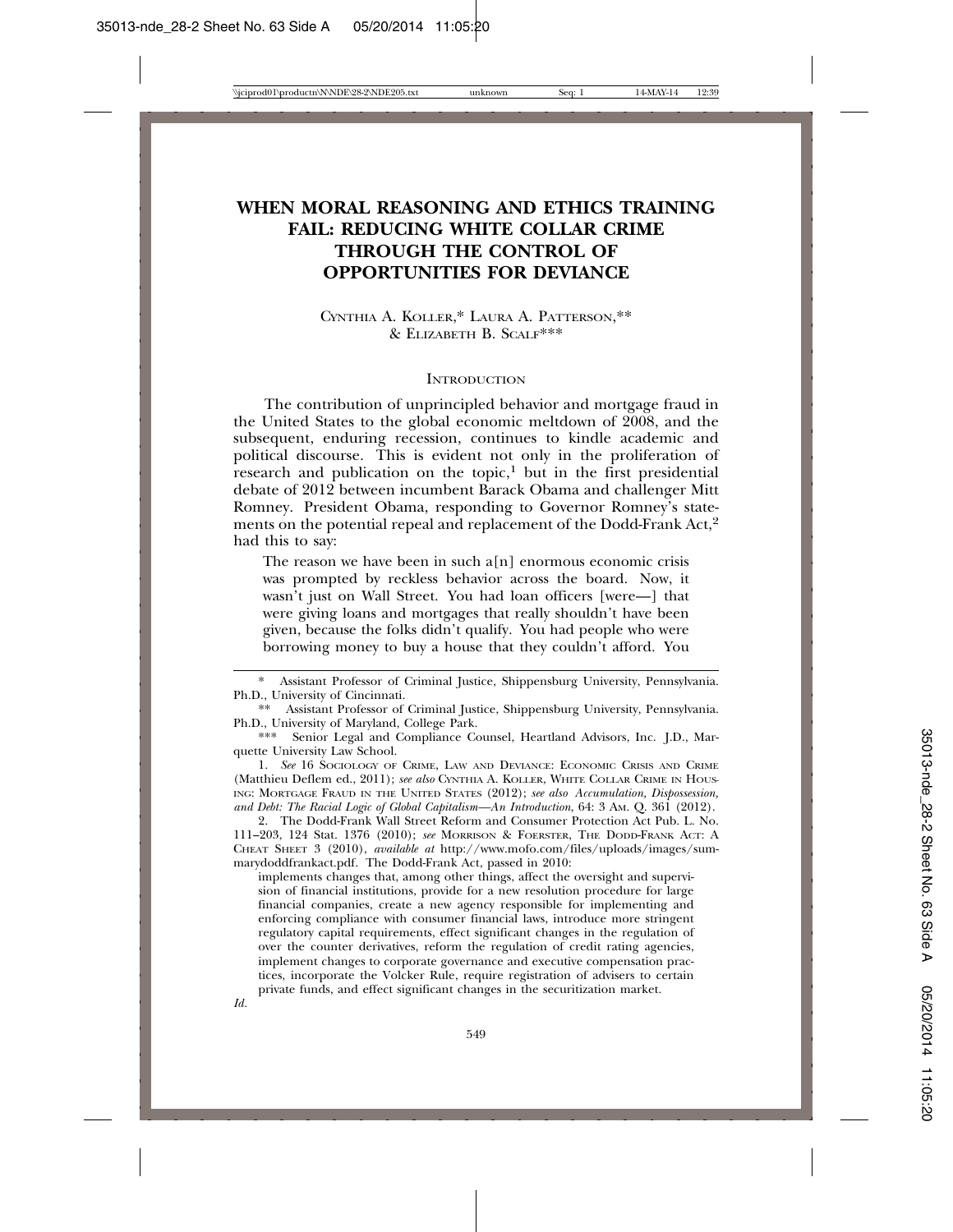had credit agencies that were stamping these as A1 great investments when they weren't. But you also had banks making money hand over fist, churning out products that the bankers themselves didn't even understand, in order to make big profits, but knowing that it made the entire system vulnerable.<sup>3</sup>

President Obama summarized the "reckless" behavior succinctly, but he failed to underscore the criminal activities that accompanied the demise of the U.S. housing finance market, or how these combined with other factors to fuel an economic crisis around the world. Evidence of this illegal behavior continues to mount, with unprecedented numbers of civil lawsuits and criminal complaints now being routinely filed across the U.S. (with judgments and restitution in the billions of dollars and extended prison terms anticipated). These legal actions, coupled with accounts of what transpired to create the housing crisis, have painted a relatively clear picture of *what* fraudulent activities led to the meltdown.4 What remains to be seen is *how* the mortgage finance industry reached this point of disrepute and collapse, and to identify which factors can best explain the criminogenic environment that materialized within the industry and the crime events that ensued.

Consistent with the notion of specialized access, $5$  the opportunity perspective on white collar crime,<sup>6</sup> and the focus on industry and organizational factors which contributed to mortgage origination fraud,7 the current review examines the context in which fraud occurred within the housing finance industry under the perspective of Routine Activities Theory. The purpose of the present Article is to use subprime mortgage fraud to further illuminate the viability of an environmental approach to explain, prevent, and control white collar crime.

Part I of this Article provides a brief overview of the nature and extent of the recent mortgage crisis. It illustrates how fraud in the 1990s and early 2000s was committed by unprecedented numbers of motivated offenders, while innovative and untested lending tools (such as subprime mortgages) simultaneously presented suitable targets in the absence of regulation and capable oversight. This review will provide the reader with a basic understanding of the growth, scope, and consequences of mortgage fraud in the U.S. through the early 2000s.

Part II describes how criminological theory has been used to explain occupational and organizational white collar crime, how economic boom/bust periods are cyclical and predicated on certain fac-

<sup>3.</sup> President Barack Obama, Presidential Debate at the University of Denver (Oct. 3, 2012) (transcript *available at* http://abcnews.go.com/Politics/OTUS/presidentialdebate-transcript-denver-colo-oct/story?id=17390260).

<sup>4.</sup> *See* KOLLER, *supra* note 1.

<sup>5.</sup> *See* Marcus Felson, *The Routine Activity Approach: A Very Versatile Theory of Crime*, *in* EXPLAINING CRIMINALS AND CRIME: ESSAYS IN CONTEMPORARY CRIMINOLOGICAL THEORY 43 (Raymond Paternoster & Ronet Bachman eds., 2001).

<sup>6.</sup> *See* MICHAEL L. BENSON & SALLY S. SIMPSON, WHITE-COLLAR CRIME: AN OPPORTU-NITY PERSPECTIVE (Chester Britt et al. eds., 2009).

<sup>7.</sup> *See* Tomson H. Nguyen & Henry N. Pontell, *Mortgage Origination Fraud and the Global Economic Crisis: A Criminological Analysis*, 9 CRIMINOLOGY & PUB. POL'Y 591 (2010).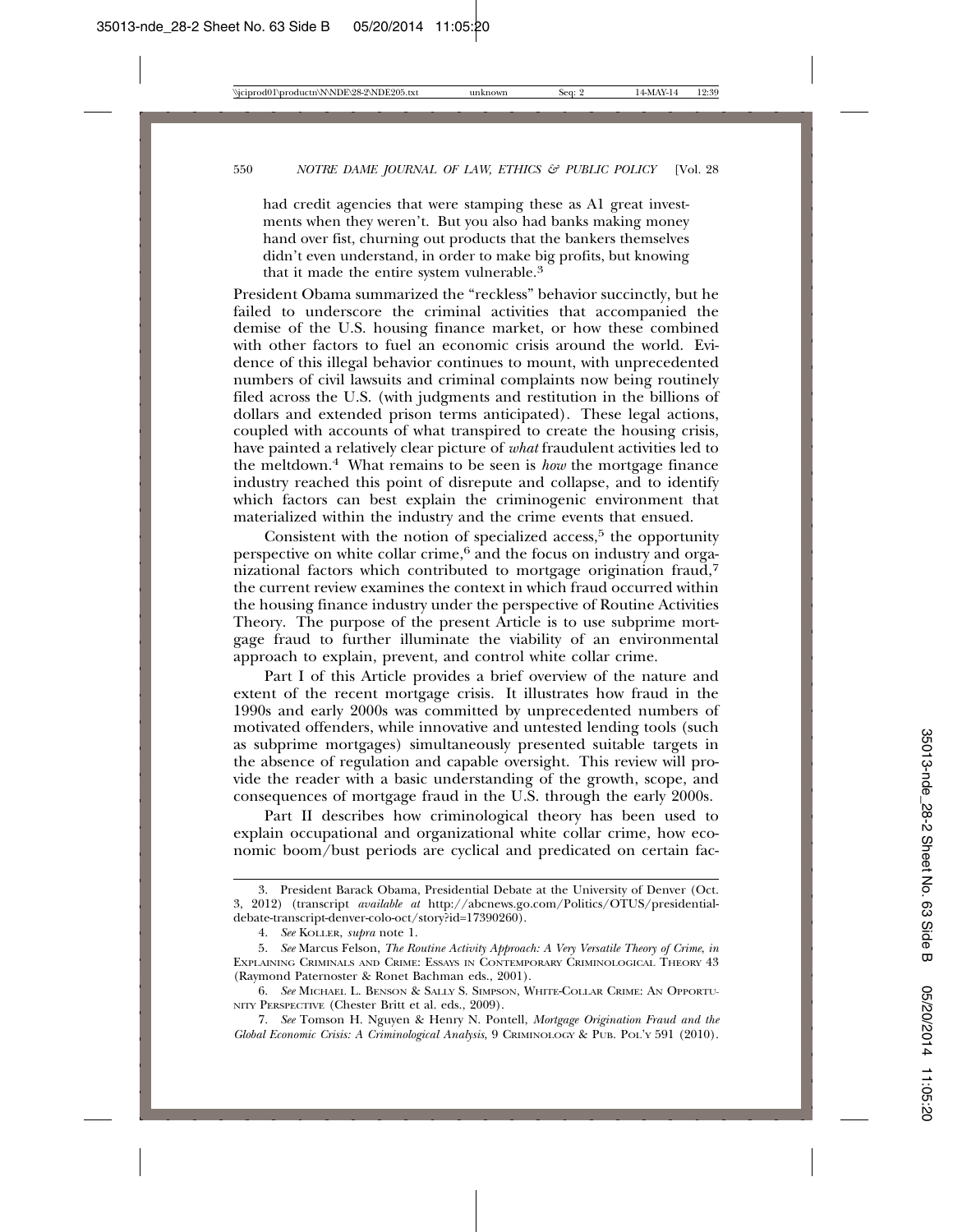tors, and how routine structures and activities within businesses and industries combine to produce opportunities for employees and companies to violate the law. Part III discusses the nature and intent of contemporary corporate compliance and ethics programming, changes made in the regulation of the housing finance industry since the mortgage crisis, and how deficits in any of these areas can produce/contribute to criminogenic business environments.

Part IV suggests that when moral reasoning, ethics training, compliance programs, and/or regulation fail to inhibit criminal activities within businesses or industries, improving an organization's or system's ability to control opportunities for deviance may be a more effective deterrent strategy to regulate behavior and prevent white collar crime. The Article concludes with a discussion of how an environmental and situational approach to explaining and understanding individual and group deviance poses implications for corporate, regulatory, and financial policy, criminal investigations, and future white collar crime research. Insights from housing industry practitioners to explain the opportunity structure of mortgage fraud and these other issues are used throughout the narrative to illustrate critical points and concepts.

#### I. MORTGAGE CRISIS IN THE UNITED STATES

The fallout from the economic bust of 2008 and the contribution of fraud in the housing finance industry to this crisis continues to reverberate through U.S. monetary markets as well as the enforcement agencies tasked with regulating them.8

#### A. *Subprime Mortgage Lending*

Three particular legislative actions have been credited with stimulating the birth of the subprime industry. These included the Depository Institutions Deregulation and Money Control Act of 1980 ("DIDMCA"), the Alternative Mortgage Transaction Parity Act of 1982, and the Tax Reform Act of 1986.9 In combination, this legislation essentially created the subprime business as it allowed lenders to charge

<sup>8.</sup> *See* Complaint, People v. JP Morgan Sec. LLC, 2012 WL 4479076 (N.Y. Sup. 2012) (No. 0451556-20012), for the lawsuit against JP Morgan Chase (formerly Bear Stearns) for mortgage related frauds. The complaint reads: "Defendants' misconduct in connection with their due diligence and quality control processes constituted a systemic fraud on thousands of investors." *See id.* at 3. It goes on to say: "Defendants' representations about their due diligence process were materially false and fraudulent . . . ." *Id.* at 17. Furthermore, "due diligence reviewers were made to understand that because the loans could not be undone, a thorough reevaluation of loan quality was unnecessary, and even pointless." *Id.* at 18. Also note, "the review process itself—which gave underwriters and Team Leads discretion to approve but not to reject loans—was set up so as to make approval of a loan the path of least resistance." *Id.* at 20–21. The Defendants "disregarded Clayton's [JPMorgan's contracted due diligence firm] findings of defective loans up to 65% of the time in the third quarter of 2006 alone." *Id.*

<sup>9.</sup> *See* RICHARD BITNER, CONFESSIONS OF A SUBPRIME LENDER: AN INSIDER'S TALE OF GREED, FRAUD, AND IGNORANCE (2008); Souphala Chomsisengphet & Anthony Pennington-Cross, *The Evolution of the Subprime Mortgage Market*, 88 FED. RES. BANK OF ST. LOUIS REV. 31 (2006).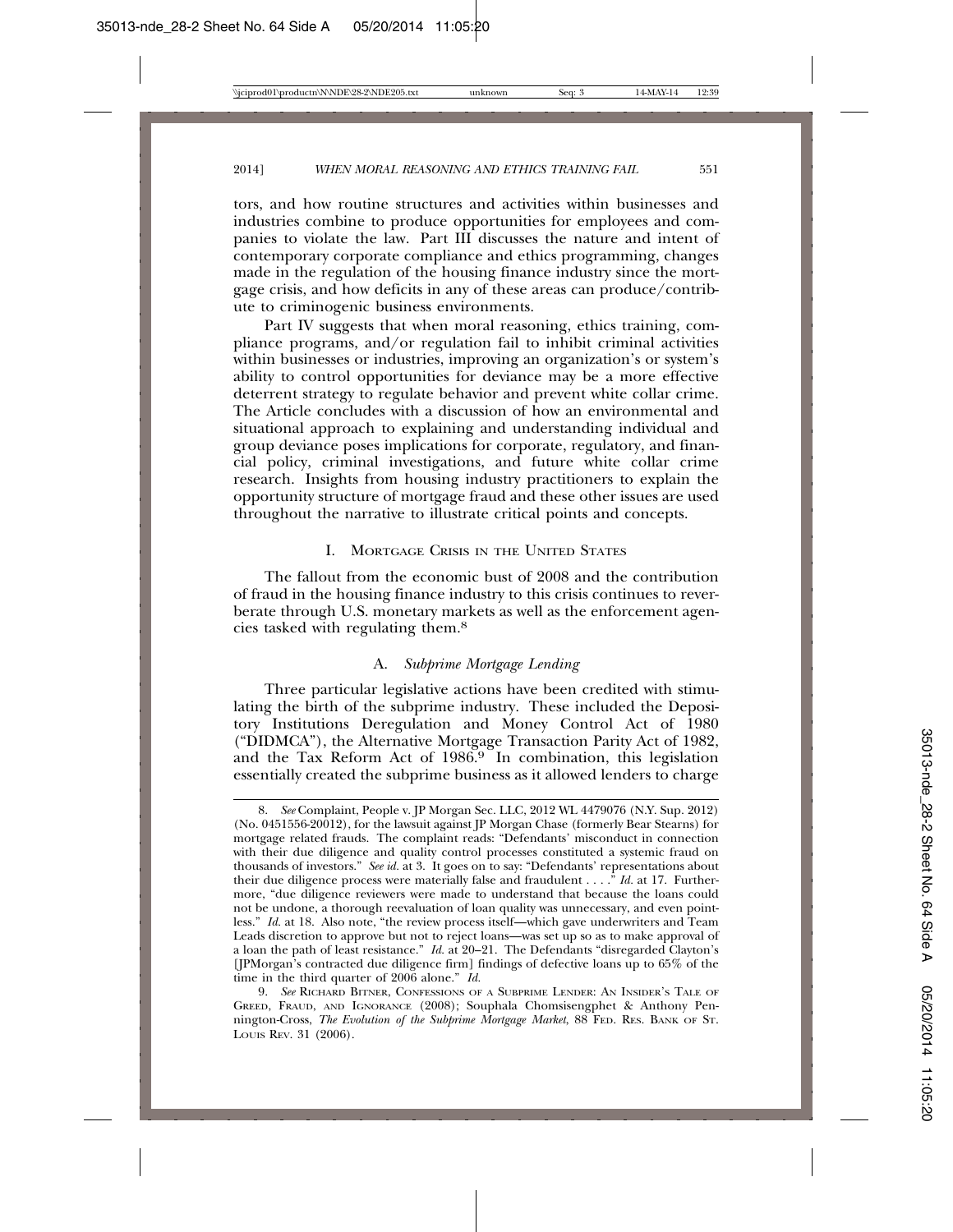higher interest rates and fees (exceeding state limits), to offer adjustable interest rate mortgages ("ARMs") and balloon payment options, and allowed individuals to begin taking home mortgage interest tax deductions. Although other changes preceded these acts in the late 1960s through the 1970s, such as the Fair Housing Act of 1968, Equal Credit Opportunity Act of 1974, Home Mortgage Disclosure Act of 1975, and the Community Reinvestment Act of 1977, it was not until the enactment of the DIDMCA that the business of subprime lending became a standard "legal" financing alternative/enterprise.10

In addition to the legislative activity that positioned otherwise uncreditworthy borrowers to enter into exchange relationships with lenders, market changes also "contributed to the growth and maturation of subprime loans."11 Brokerage and securitization were key elements in this growth (and in the industry's segmentation), as it gave traditional and non-traditional (non-depository) lenders the ability to supply and deliver creative financing and credit, while simultaneously passing on its accompanying risk. In sum, during a relatively short period of time, the general mortgage process as it exists today in the U.S. experienced considerable change since the days of localized lending.

Moreover, the federal government played a critical role in the modifications to this industry by enabling and encouraging securitization and off-balance sheet lending (pass through financing), particularly through the passage of the Financial Institutions Reform, Recovery, and Enforcement Act of 1989 ("FIRREA").12 For example, while FIRREA (adopted in the wake of the Savings & Loan crisis)<sup>13</sup> attended to bank lending and appraisal regulation, it also encouraged

12. Aalbers, *supra* note 11, at 94; *see also* Financial Institutions Reform, Recovery, and Enforcement Act of 1989, Pub. L. No. 101-73, 103 Stat. 183 (1989). For a discussion of how a similar statute, the Fraud Enforcement and Recovery Act of 2009, assists the Department of Justice in prosecuting financial fraud, particularly money laundering, see Leslie A. Dickinson, Note, 28 NOTRE DAME J.L. ETHICS & PUB. POL'Y 579 (2014).

13. *See* Kevin M. LaCroix, *Regulatory Enforcement: Using FIRREA to Prosecute Financial Fraud*, D&O DIARY (Aug. 27, 2013, 3:49 AM), www.dandodiary.com/2013/08/articles/ failed-banks/regulatory-enforcement-using-firrea-to-prosecute-financial-fraud/print.html. FIRREA is seeing increased applicability in response to financial fraud:

There are a number of reasons that FIRREA has proved to be an attractive option for prosecutors and regulators. As the law firm memo notes, FIRREA has a lengthy statute of limitations, an arguably low burden of proof, and the [sic] also provides the government with the ability to issue administrative subpoenas to conduct a civil investigation in advance of filing a civil complaint.

<sup>10.</sup> Chomsisengphet & Pennington-Cross, *supra* note 9, at 38.

<sup>11.</sup> *Id*. *See also* Manuel B. Aalbers, *Wrong Assumptions in the Financial Crisis*, 5 CRITI-CAL PERSP. ON INT'L BUS. 94, 95 (2009) (arguing that "subprime lending should not be defined as lending to borrowers with poor credit, but as lending at higher fees and interest rates whether or not borrowers actually have bad credit"); Gerald H. Lander et al., *Subprime Mortgage Tremors: An International Issue*, 16 INT'L. ADVANCES IN. ECON. RES. 1, 2 (2009) (defines subprime lending as "predatory lending" or the offering of subprime loans to individuals who qualify for prime loans, as some borrowers are subjected to higher costs for reasons other than credit risk).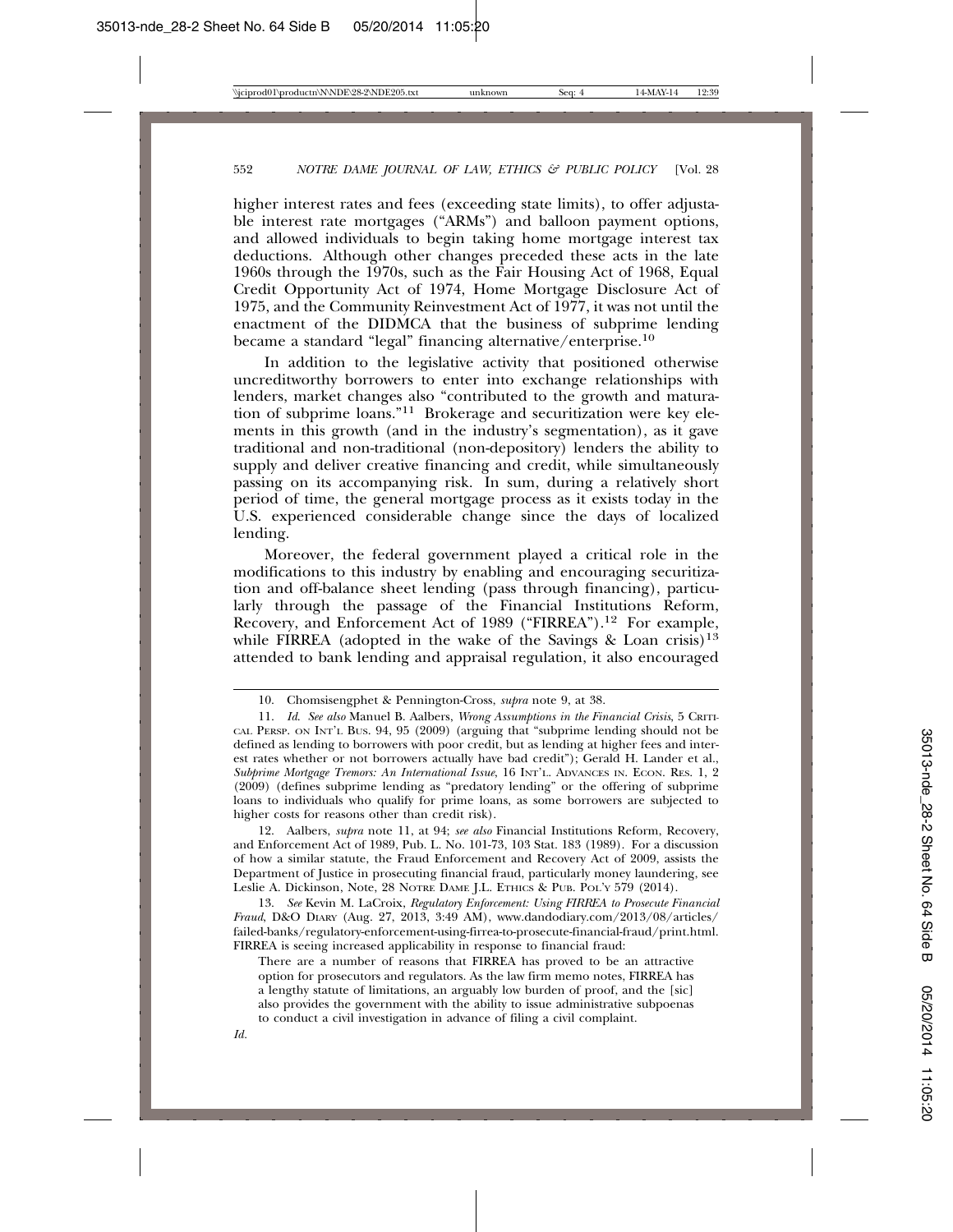the Government Sponsored Enterprises ("GSEs")14 to *facilitate* lending opportunities to low and moderate-income individuals. With most new subprime lenders operating as non-banks, however, these regulations proved to be more ideal than real in the overall scheme of mortgage financing.

Growth continued to move in an upward trend from 1995 forward, with subprime lending making up 0.74% of the market share in the early 1990s to almost 9% by the year 2000; between 2002 and 2003, subprime originations increased another 56-62%.<sup>15</sup> Although it is clear that different data sources vary in their estimates,  $16$  one thing is certain: the subprime product enjoyed virtual overnight popularity and quickly became a major component of not only the U.S. financial structure, but by mortgage-backed securities ("MBSs")17 and, by extension, the global economy as well.

Likewise, during the 1990s, the number of new independent mortgage brokers increased 14% annually; by the year 2000, "30,000 mortgage brokerage firms employed an estimated 240,000 workers and accounted for approximately 55% of all mortgage originations."18 The

GSEs are instrumentalities, not agencies, of the United States. This distinction is both legally and administratively important. The federal government's control over an institution differs significantly depending upon whether that institution is an agency or instrumentality. An agency (as defined in Title 5, Part 1 of the *United States Code*) is managed directly through the federal management hierarchy. As a general rule, an agency is subject to all general management laws and regulations provided in the *United States Code* unless it is exempted from such coverage either in its enabling statute, or by virtue of being part of an exempted class of agency. Thus, an agency is subject to federal appointment of its senior officers (often requiring Senate confirmation), to civil service and federal procurement laws, and to the federal budget and other direct federal management controls, unless exempted.

*Id.*

15. *See* Chomsisengphet & Pennington-Cross, *supra* note 9, at 41.

16. Dan Immergluck & Geoff Smith, *Measuring the Effect of Subprime Lending on Neighborhood Foreclosures: Evidence from Chicago*, 40 URB. AFF. REV. 362 (2005); *see also* Chomsisengphet & Pennington-Cross, *supra* note 9, at 41.

17. *See* Edward L. Glaeser & Hedi D. Kallal, *Thin Markets, Asymmetric Information, and Mortgage-Backed Securities*, 6 J. FIN. INTERMEDIATION 64, 68, (1997) ("Mortgage-backed securities are 'pass through' securities where the initial lender still services the mortgages; the lender collects fees and then passes through interest and principal to owners of the bundled mortgages"). Glaeser and Kallal explain that the main issuers of conforming MBSs are the GSEs, who bundle these products for sale to dealers such as Salomon Brothers and Bear Sterns for resale to pension and mutual funds. *See also* Andrea Heuson et al., *Credit Scoring and Mortgage Securitization: Implications for Mortgage Rates and Credit Availability*, 23 J. REAL ESTATE FIN. & ECON. 337, 337 (2001). In the secondary market of MBSs:

a monopolist sells mortgage-backed securities, which yield a liquidity benefit, in exchange for mortgages offered by originators. The monopolist/securitizer sets both the price for these mortgages and the credit-quality standard that qualifies a mortgage for purchase. Although credit scoring ensures that originators do not enjoy an information advantage over the securitizer, they do enjoy a 'first mover advantage' in selecting which qualifying mortgages to sell.

*Id.*

18. Immergluck & Smith, *supra* note 16, at 365.

<sup>14.</sup> KEVIN R. KOSAR, CONG. RESEARCH SERV., RS21663, GOVERNMENT-SPONSORED ENTERPRISES (GSES): AN INSTITUTIONAL OVERVIEW 1, 3 (2007). Kosar explains: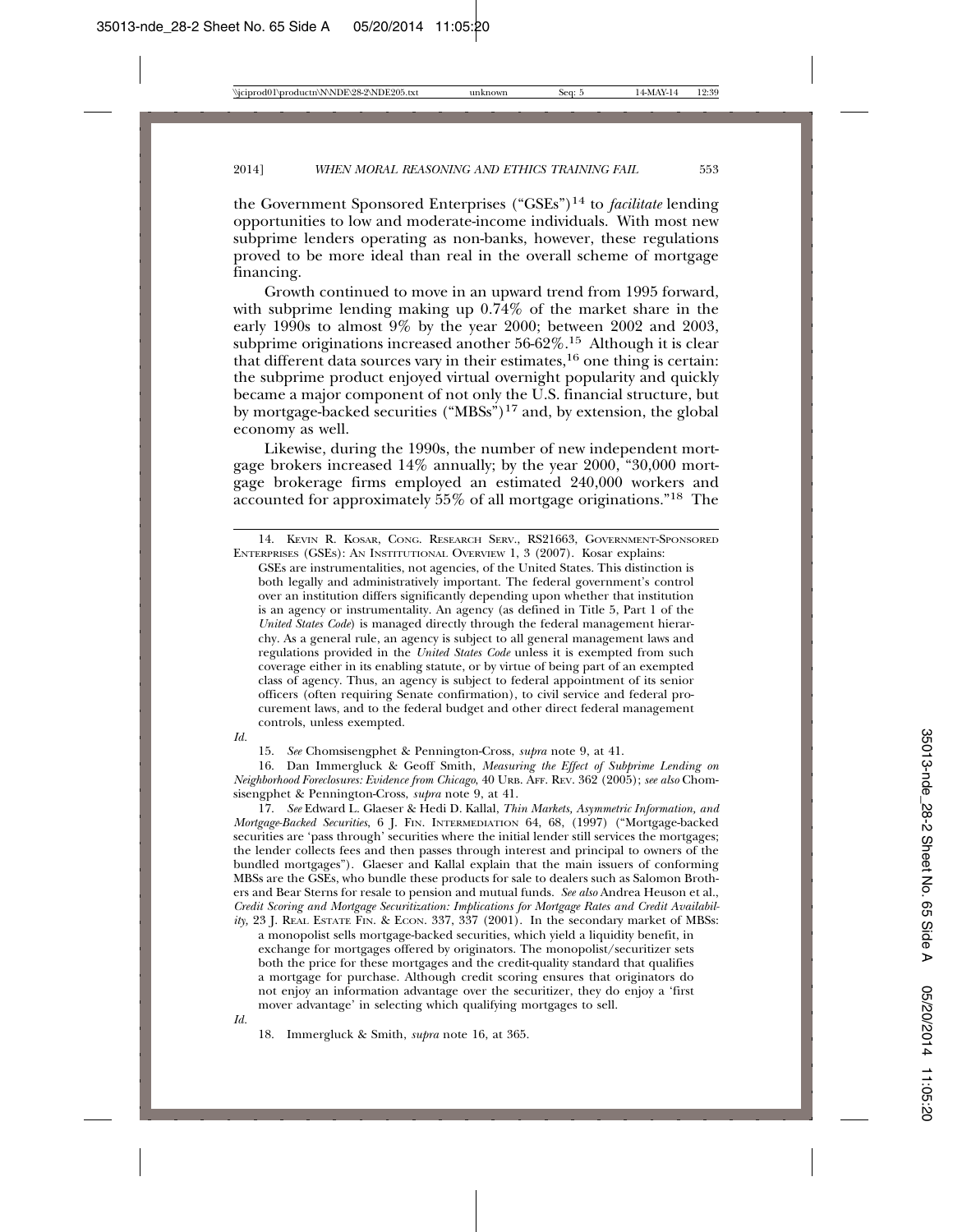concern here is that mortgages originated by brokers are twice as likely to be subprime than those originated by lenders.

The growth of subprime lending in the 1990s was attributable to a variety of market and industry factors. These include, but are not limited to: consumer demand, rising interest rates, declining loan originations in the prime market, bundling and securitizing of subprime loans into MBSs, and the number of new non-depository finance companies (mortgage brokerage firms). Despite the benefits of this growth to homebuyers and the other participants in the mortgage finance continuum, change is typically accompanied by unintended consequences; the rapid expansion of the U.S. housing market and the manner in which the industry developed was "clearly excessive" and problematic.<sup>19</sup> It is clear that the rapid infusion of these new demands, products, and players into a traditionally risk-based/risk-averse industry may have undermined its ability to foresee or manage that risk.

As illuminated herein, from the initial borrower to final investors, financial risk was not evenly distributed throughout the subprime mortgage chain, and this contributed to a host of industry and participant behavior which many believe led to its eventual destruction. As others contend, the meltdown of the subprime market was predictable and inevitable: with the lack of information transparency in the process, and its asymmetrical structure (profits retained by some and losses borne by others), the system promoted short-sighted, risky behavior, and was never truly sustainable.20

#### B. *Subprime Mortgage Crisis*

By the early 2000s, continued expansion of the subprime market appeared limitless as demand for U.S. MBSs began to multiply around the world. For example, by the end of  $2006$ , nearly  $20\%$  of MBSs (agency and non-agency issued; unregulated mortgage securities) were funded by foreign investors, up from  $6\%$  in 1994.<sup>21</sup> By mid-2006, China alone "held approximately \$108 billion in MBSs, up substantially from \$3 billion in  $\frac{2003}{100}$  and \$100 million in 2002."<sup>22</sup> Although this international infusion of capital helped maintain low U.S. interest rates, it also provided a seemingly infinite source of mortgage funds; a boom situation that was clearly unsustainable.

A variety of factors led to the subsequent subprime crisis, which continues to be manifested in record mortgage defaults and foreclosures, reduced housing values, and record business exits and bankruptcies.23 The crisis has been attributed to a combination of interest rate

22. *Id.* at 8.

<sup>19.</sup> Philipp M. Hildebrand, *The sub-prime crisis: A central banker's perspective*, 4 J. FIN. STABILITY 313, 314 (2008).

<sup>20.</sup> *Id*. *See also* James William Coleman, *Toward an Integrated Theory of White-Collar Crime*, 93 AM. J. SOC. 406 (1987); Joseph E. Stiglitz, *It Doesn't Take Nostradamus*, ECONO-MIST'S VOICE, Nov., 2008, at 1.

<sup>21.</sup> *See* Lander et al., *supra* note 11, at 7.

<sup>23.</sup> Yuliya S. Demyanyk, *Quick Exits of Subprime Mortgages*, 91 FED. RESERVE BANK OF ST. LOUIS REV. 79, 79 (2009).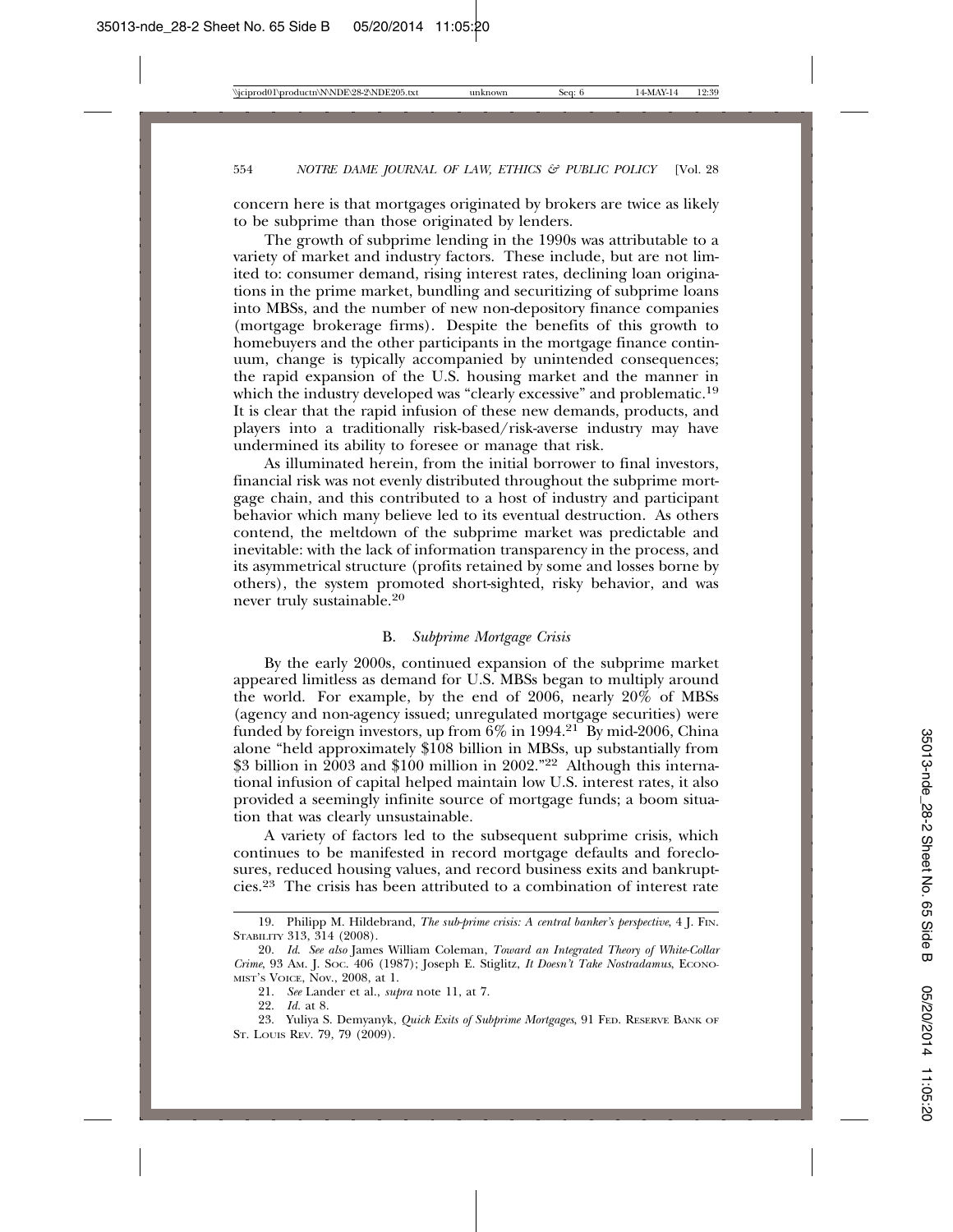resets (maturity of ARMs), fraud, poor underwriting of subprime loans (inattention to risk), the temporary nature of subprime loans, discrimination, a housing market slowdown, and an overall deterioration of loan quality.<sup>24</sup> These factors eventually created a financial emergency that could no longer be ignored by even the most casual observer.

#### C. *Mortgage Fraud*

Fraud comes in many forms and has been credited with playing a substantial role in the downfall of the subprime mortgage market over the past two decades. Virtually all commentaries on the mortgage crisis have included some reference to the fraudulent activities of participants, ranging from home buyers to the rating agencies and beyond. Where each author places the blame is driven by their own interpretations of the empirical and anecdotal evidence, but all agree that many participants in the housing finance industry crossed the line from risky and unethical behavior to outright fraud in their pursuit of property or profit. Suffice it to indicate here that fraud in the mortgage industry has been perpetrated through material misrepresentations and manipulations across the board.25 The Financial Crimes Enforcement Network (FinCEN) explains this in familiar terms:

Mortgage loan fraud can be divided into two broad categories: fraud for property and fraud for profit. Fraud for property generally involves material misrepresentation or omission of information with the intent to deceive or mislead a lender into extending credit that would likely not be offered if the true facts were known . . . In contrast, the motivation behind fraud for profit is money. Fraud for profit is often committed with the complicity of industry insiders such as mortgage brokers, real estate agents, property appraisers, and settlement agents (attorneys and title examiners).<sup>26</sup>

FinCEN contends that these illegal trends and patterns are supported by its analysis of thousands of Suspicious Activity Reports  $(SARs)^{27}$  filed over the years. One lender summarizes how the problems and deviance reflected in reports such as SARs became endemic:

It got to the point where mortgages were investments to be bought and sold, and local lenders just weren't big enough to take advantage of pooling of these mortgages. So the secondary market arose, looking again at the buy-ability of pooling these groups of mortgages, and then rating them and my understanding, a lot of the bond-rating companies were giving better ratings so that investors would buy these pools of

<sup>24.</sup> *Id*.

<sup>25.</sup> For a more complete analysis of the types of fraud throughout the U.S. housing finance industry, see KOLLER, *supra* note 1.

<sup>26.</sup> FINANCIAL CRIMES ENFORCEMENT NETWORK, MORTGAGE LOAN FRAUD: AN INDUS-TRY ASSESSMENT BASED UPON SUSPICIOUS ACTIVITY REPORT ANALYSIS 3, (2006), *available at* http://www.fincen.gov/MortgageLoanFraud.pdf.

<sup>27.</sup> *Id.* Federal law requires SARs to be submitted to the Financial Crimes Enforcement Network (FinCEN) by financial businesses which encounter incidents of suspected money laundering or fraud.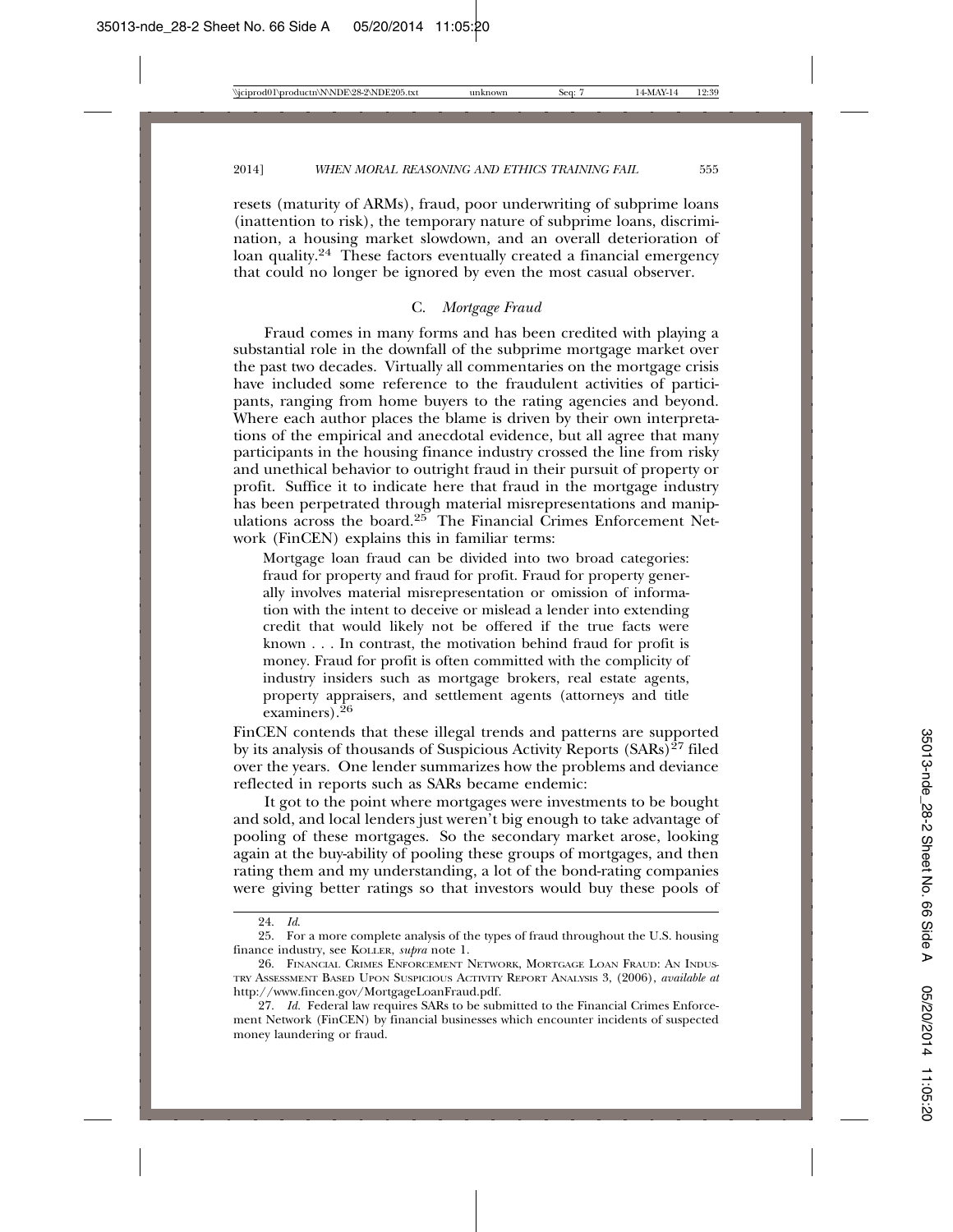mortgages. So again, it was the *fox watching the henhouse*. I mean there was not a lot of oversight there and I think you could go back to the Fed and say there should have been more oversight with how those mortgages were pooled.28

A capitalistic financial system is understandably built on motivation for property or profit, but predatory and fraudulent activity compromise the process; subprime lending becomes predatory when lenders target unqualified or undereducated potential borrowers (unethical) or fraudulent when misrepresentations occur (illegal).29 Consumers are also motivated by the pursuit of property and profit, and thus predatory *borrowing* and fraud is also commonplace. In sum, individuals and organizations have been involved in fraudulent practices through opportunities provided by subprime mortgage products and their accompanying processes. For all parties beyond the initial borrower, these frauds can be subsumed under the phenomenon of *white collar crime*.

#### II. THEORIES EXPLAINING WHITE COLLAR CRIME

Understanding the causes of financial crime on the scale of the subprime mortgage crisis requires a theoretical focus on opportunity structures and relaxed or ineffective oversight (e.g., guardianship). Economic crises emerging from financial institutions and industries over the past three decades reveal similar elements and patterns.30 The subprime mortgage crisis, like other financial crises, conformed to a classic lending boom-bust cycle.31 This precarious cycle is well-documented: deregulation promotes unchecked financial innovation; unprecedented investor demand for these financial securities increases; underwriting standards become attenuated; and, little consumer protection is available.<sup>32</sup> For example, there was a lack of transparency in

<sup>28.</sup> *See* KOLLER, *supra* note 1, at 394.

<sup>29.</sup> *See* Lander et al., *supra* note 11, at 3.

<sup>30.</sup> E. Philip Davis & Dilruba Karim, *Could Early Warning Systems Have Helped to Pre*dict the Sub Prime Crisis?, 206 NAT'L INST. ECON. REV. 35, 44 (2008) (contends there are generic patterns evident prior to most financial crises, including: (1) Regime shifts, first to laxity (such as deregulation) which provokes a credit cycle, later to rigour (e.g., monetary tightening) that triggers a crisis; (2) Easing of entry conditions to financial markets, leading to heightened competition and risk taking; (3) Debt accumulation and asset price booms, generating vulnerable balance sheets in the financial and nonfinancial sectors; (4) Innovation in financial markets, which increases uncertainty during the crisis; and (5) Risk concentration and lower capital adequacy for banks, which reduces robustness to shocks).

<sup>31.</sup> Yuliya S. Demyanyk & Otto Van Hemert, *Understanding the Subprime Mortgage Crisis* (2008), *available at* http://ssrn.com/abstract=1020396; *see also* Giovanni Dell'Ariccia & Robert Marquez, *Lending Booms and Lending Standards*, 61 J. FIN. 2511 (2006).

<sup>32.</sup> Éric Tymoigne, Securitization, Deregulation, Economic Stability, and Financial Crisis, *Part II: Deregulation, the Financial Crisis, and Policy Implications*, Levy Econ. Inst., Working Paper No. 573.2 14, 26 (2009). For a discussion on the intersection of white collar crime, federal securities law, and the Racketeer Influenced and Corrupt Organizations Act, see G. Robert Blakey & Michael Gerardi, *Eliminating Overlap or Creating a Gap? Judicial Interpretation of the Private Securities Litgation Reform Act of 1995 and RICO*, 28 NOTRE DAME J.L. ETHICS & PUB. POL'Y 435 (2014).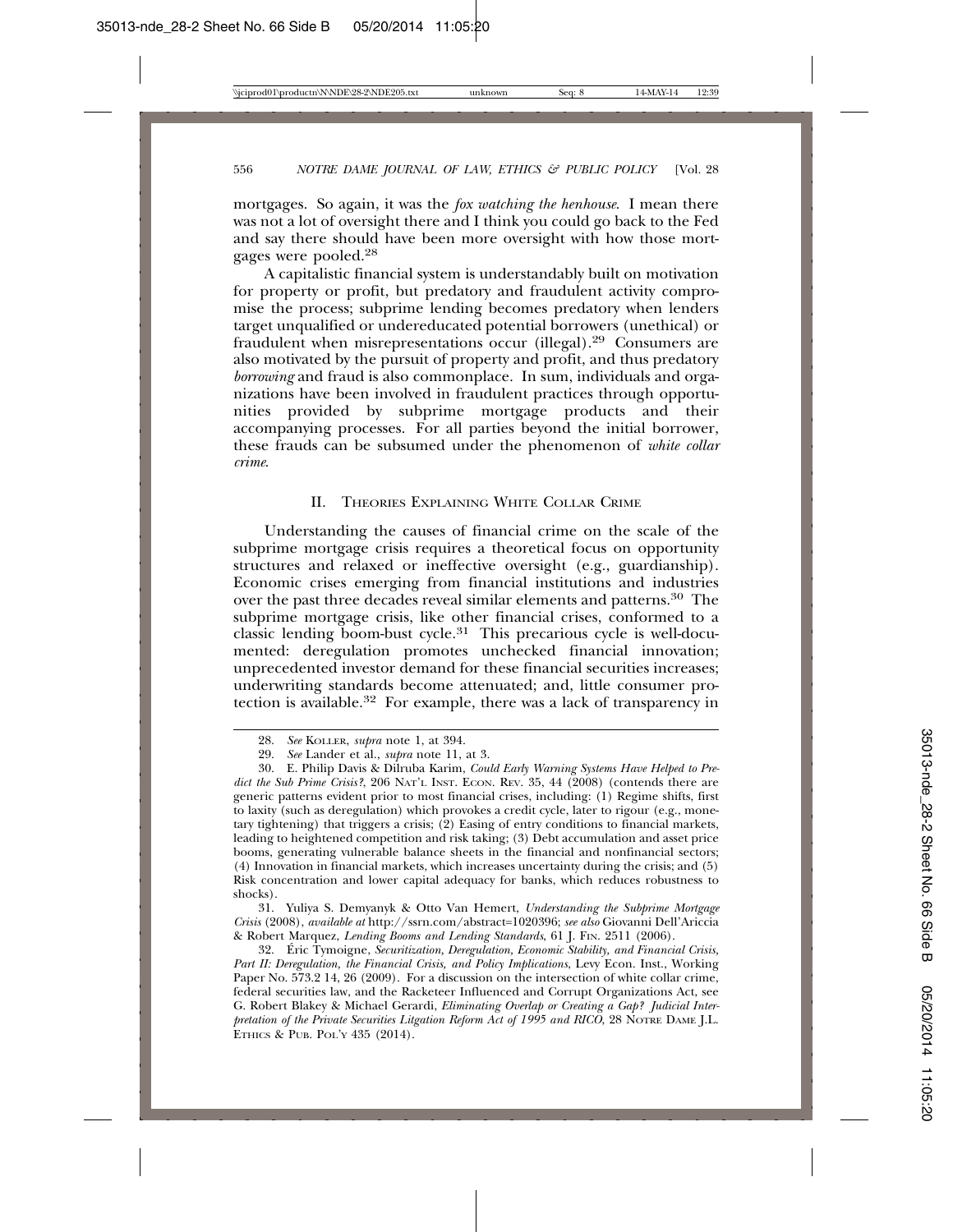complex MBSs and obscure derivatives in the developing mortgage boom,33 and there was inadequate assessment and management of risk over life expectancy of these investments.34 These factors contributed to short-term profits for those with the foresight to bundle and offload risky subprime mortgages to unwitting investors, while jeopardizing the long-term health of the entire system.

These patterned features contributed to a predictable financial crisis with global repercussions. The Savings  $\&$  Loan scandals of the 1980s, the corporate crime of the 1990s, and the recent subprime mortgage-lending crisis of the past decade have altered our conventional conceptualizations and accounts of white collar crime. The focus on a professional offender who holds a high position of fiduciary trust is shifting to an interest in organizational cultures and opportunities within a firm or industry that are conducive to illegal activities.<sup>35</sup> Therefore, a truly substantial explanation must explore white collar crime as criminality, and as a criminal event (a crime).

This Part explores some theoretical approaches to identifying corporate cultures, organizational incentive structures, and economic pressures endemic to the financial crises emerging over the past three decades.36 The literature supports that the subprime mortgage market capitalized on exclusive access to opportunities and means to offend. The mortgage industry insiders possessed specialized skills, relied on deceptive practices conducted within private domains, and leveraged this knowledge to violate public trust.<sup>37</sup>

We also introduce a conceptual framework for understanding how the subprime lending industry moved from boom to bust. Routine Activity Theory<sup>38</sup> offers a guide for what conditions are necessary and sufficient for a crime to occur. This theory posits that a crime requires the convergence in time and space of a motivated offender, a suitable target, and the absence of a capable guardianship (see Figure 1).

<sup>33.</sup> Stiglitz, *supra* note 20, at 2.

<sup>34.</sup> James Bullard et al., *Systemic Risk and the Financial Crisis: A Primer*, 91 FED. RESERVE BANK OF ST. LOUIS RESERVE 403 (2009).

<sup>35.</sup> In 1939, Edwin Sutherland advanced the definition of "white collar crime" as "crime committed by a person of respectability and high social status in the course of his occupation." *See* Edwin H. Sutherland, *White-Collar Criminality*, 5 AM. SOC. REV. 1 (1940).

<sup>36.</sup> The crises characterize financial opportunities that served to privatize profits and socialize risks. In the case of subprime mortgage lending, certain economic conditions served to convert accepted investment strategies into fraudulent practices.

<sup>37.</sup> The question remains whether the stakeholders understood the market dynamics well enough to capitalize or cash in on the innovation, the fraud, and its diffusion.

<sup>38.</sup> Lawrence E. Cohen & Marcus Felson, *Social Change and Crime Rate Trends: A Routine Activity Approach*, 44 AM. SOC. REV. 588 (1979).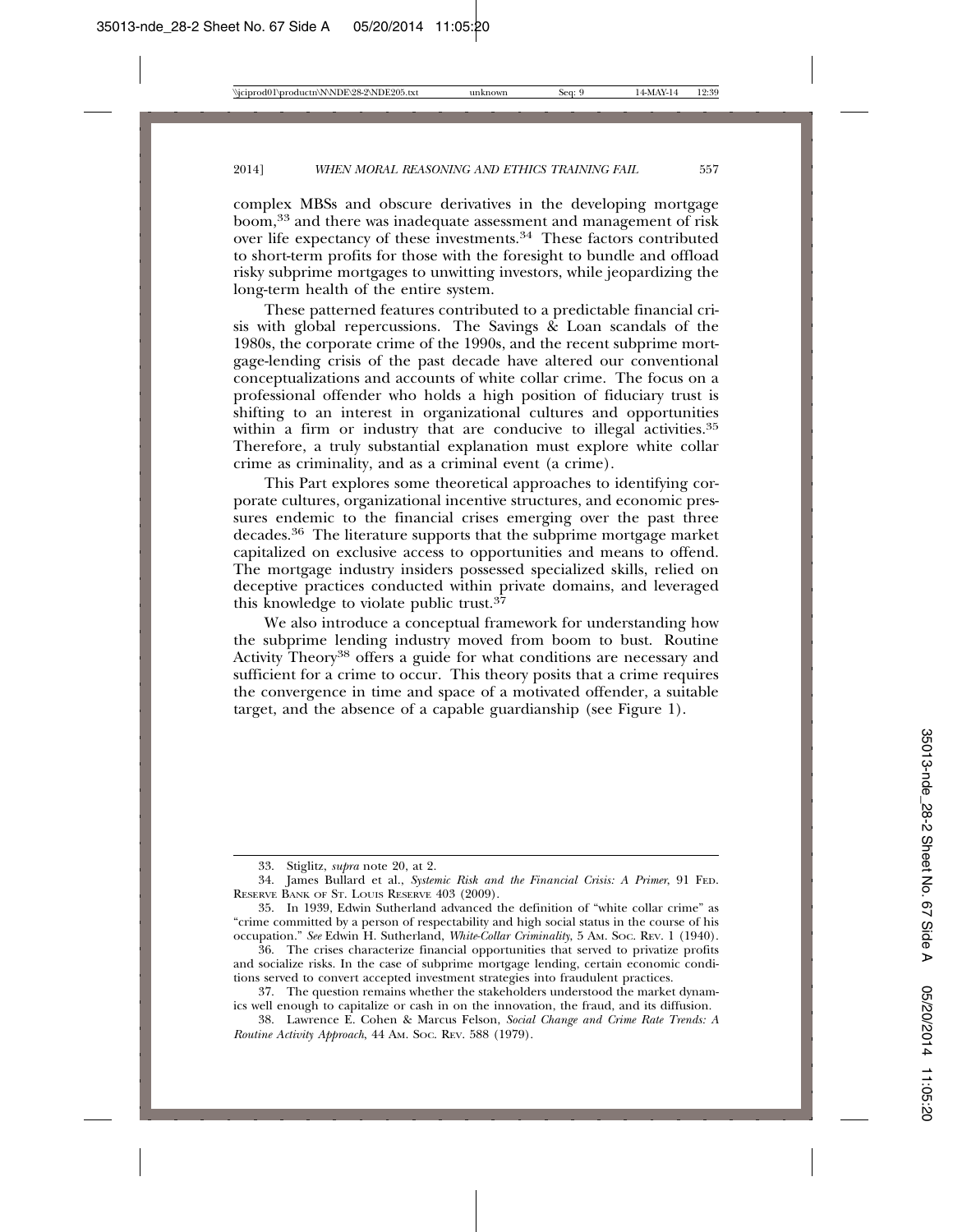FIGURE 1: BASIC MODEL OF ROUTINE ACTIVITIES THEORY<sup>39</sup>



Situational opportunities for crime are structured by routine activities (e.g., encounters or interactions), which increase the probability suitable (e.g., profitable and vulnerable) targets will intersect with motivated offenders in the absence of guardianship (e.g., formal or informal controls). As formulated, it offers a situational theory of crime<sup>40</sup> that is well-suited to help explain white collar criminality and crime.

Joseph Sheley synthesized four key elements most commonly cited in the literature to explain criminal behavior.<sup>41</sup> Building on the routine activity perspective, he considers motivation (desire to offend), freedom from social constraints (impunity from negative costs), skill (specialized knowledge), and opportunity. Opportunity is integral to integrating these explanatory concepts into a coherent explanation of corporate crime.42 A prerequisite for white collar criminal opportunities is access to exclusive professions, businesses, and industries. In general, access is limited to those with specialized skills who hold positions of fiduciary trust within organizations with actual or projected legitimacy.43 These necessary elements are evident in the innovative subprime mortgage products marketed to borrowers and the MBSs sold to investors (suitable targets) by financial institutions (opportunity) and commission-based brokerages (motivation), in the context of enabling legislation (absence of restraints or control) and conventional (and evolving unconventional) business practices.

Explaining white collar crime under one succinct criminological theory such as Routine Activities Theory has been a challenge, to say

<sup>39.</sup> For a more thorough theoretical model, see *A Theory of Crime Problems*, CENTER FOR PROBLEM-ORIENTED POLICING (Apr. 8, 2014, 10:44 PM EST), http://www.popcenter .org/learning/pam/help/theory.cfm.

<sup>40.</sup> Ronald V. G. Clarke, *"Situational" Crime Prevention: Theory and Practice*, 20 BRIT. J. CRIMINOLOGY 136, 137 (1980).

<sup>41.</sup> Joseph F. Sheley, *Critical Elements of Criminal Behavior Explanation*, 24 SOC. Q. 509, 510 (1983).

<sup>42.</sup> BENSON & SIMPSON, *supra* note 6, at 124.

<sup>43.</sup> Michael L. Benson et al., *White-Collar Crime from an Opportunity Perspective*, THE CRIMINOLOGY OF WHITE-COLLAR CRIME 175, 184–85 (Sally S. Simpson & David Weisburd eds., 2009).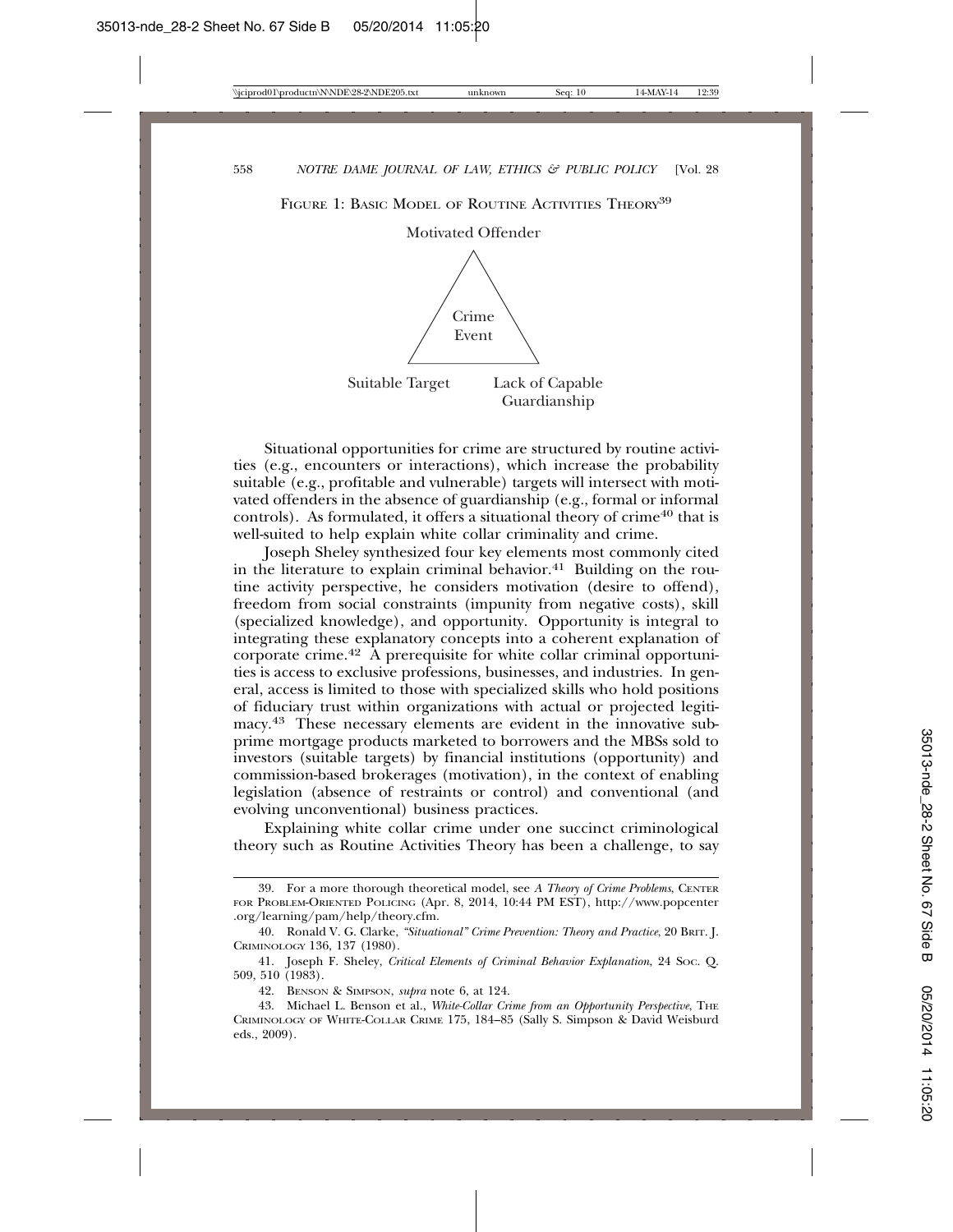the least.44 Nevertheless, the routine activities and opportunity perspectives aid us in examining how individuals and aggregates might take advantage of occupational, organizational, and industrial routines to access rewarding crime opportunities. That being said, we turn our attention to motivation or what factors influence a respectable and legitimate professional to engage in white collar crime.

Felson argues, "[t]he motives of 'white-collar' criminals do not set them apart from other criminals."45 As such, we need to understand how these motivated offenders (individuals and organizations) find opportunities to deviate within their conventional work routines and structures, and how these otherwise law-abiding employees and entities come to engage in illegal behavior.

Early research revealed that a relatively small number of corporations accounted for a disproportionate amount of white collar crime.46 Furthermore, some types of industries were found to be more fertile ground for crime than others, and within certain industries, some firms were more involved in illegal actions than others. In other words, a small number of companies accounted for a disproportionate number of white collar crimes committed, suggesting divergent motivational or opportunity structures even within industries. To explain the pattern of offending both across and within types of organizations, it was argued that responsibility lay within the practice of business itself. That is, some industries (and some firms within industries) possess a set of norms that are "favorable to the violation of law." $47$  Corporate crime reflects a culture within an industry that sponsors normative approval of illegal acts, with a perverse system of incentives to reward compliance and sanctions to address noncompliance with this expectation of deviance.<sup>48</sup>

Strain Theory advances a role for economic strain (or the inability to achieve economic goals) as relevant to explanations of illegal occupational and organizational activities.49 Applied to white collar crime, motivations are rooted in a "culture of competition" and conveyed though organizational subcultures.50 Performance in this context of competition and uncertainty creates pressure to meet goals using any

47. *Id*. at 255.

<sup>44.</sup> Felson, *supra* note 5. Similarly, see Gerald Cliff & Christian Desilets*, White Collar Crime: What It Is and Where It's Going*, 28 NOTRE DAME J.L. ETHICS & PUB. POL'Y 481 (2014) for a discussion on the changing definition of white collar crime.

<sup>45.</sup> MARCUS FELSON, CRIME AND EVERYDAY LIFE 96 (Steve Rutter et al. eds., 3d ed. 2002).

<sup>46.</sup> EDWIN H. SUTHERLAND, WHITE COLLAR CRIME 76 (1949).

<sup>48.</sup> Robert J. Apel & Raymond Paternoster, *Understanding "Criminogenic" Corporate Culture: What White-Collar Crime Researchers Can Learn from Studies of the Adolescent Employment-Crime Relationship*, *in* THE CRIMINOLOGY OF WHITE-COLLAR CRIME 15, 17 (Sally S. Simpson & David Weisburd eds., 2009).

<sup>49.</sup> *See e.g.*, Lynn Langton, *Can General Strain Theory Explain White-Collar Crime? A Preliminary Investigation of the Relationship Between Strain and Select White-Collar Offenses*, 35 J. CRIM. JUST. 1 (2007), *available at* http://dx.doi.org/10.1016/j.jcrimjus.2006.11.011.

<sup>50.</sup> *See* Coleman, *supra* note 20, at 1.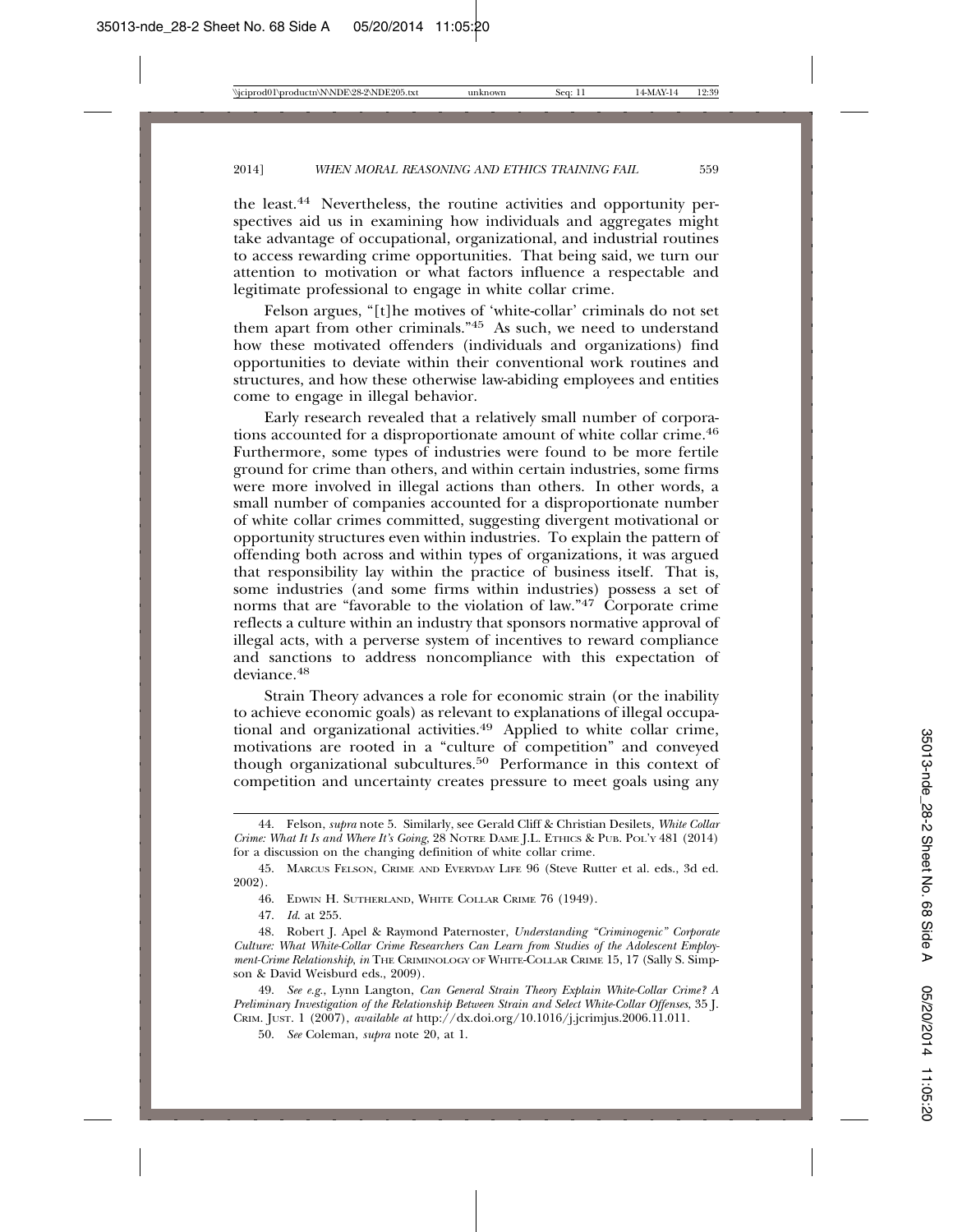means necessary.<sup>51</sup> Edward Gross<sup>52</sup> argues that corporations are goaldirected entities evaluated in terms of their collective effectiveness in achieving the bottom-line. Goal blockage may reflect any financial difficulties confronted by a company's declining profits, threats by competitors, and/or ratio of liabilities to assets. When goal orientations focus exclusively on outcomes without regard for the "means-to-the-ends," then illegal or unethical avenues to those goals become viable.

In capitalist economies, corporations work to maximize profits and to minimize loss. General Strain Theory expects that corporations, and their top managers, are more likely to turn to white collar crime when legitimate means to attain these economic goals are blocked.53 Sociologists argue that criminal propensities cross all classes; however, through corporate accessibility, the elite classes tend to have more attractive options or choices when confronted with strain or difficulties achieving goals. For instance, Robert Merton's Strain Theory proposed that adaptations to economic strain might include compliance, innovation, ritualism, retreatism or rebellion.<sup>54</sup> It has been argued that the privileged classes ascribe a more positive value to risk-taking (innovation), have greater access to illegal or unethical opportunities (entitlements), and are subject to weaker social controls (within private domains).<sup>55</sup>

The nature of the criminal act (intentional deceptive practices), in our view, stems more from an organizational culture, rather than a status or respectable role held by the offender; organizational factors drive corporate crime.56 According to Friedrichs, "white collar crime—especially the most substantial and serious forms, including state-organized and corporate crime—is carried out on a group or organizational level."57 Corporations sponsor cultures reflecting the values, orientations, and expectations that will guide managers and business practices.58 That is, organizational factors significantly influence rational choice or individual decision-making within a corporate setting.59 In essence, we are explaining the corporate crime or "collective behavior"

54. ROBERT K. MERTON, SOCIAL THEORY AND SOCIAL STRUCTURE 41 (1957).

55. John Hagan & Fiona Kay, *Gender and Delinquency in White-Collar Families: A Power-Control Perspective*, 36 CRIME & DELINQ. 391, 404–405 (1990).

56. *See e.g.*, Amitai Etzioni & Derek Mitchell, *Corporate Crime*, *in* INTERNATIONAL HANDBOOK OF WHITE-COLLAR AN CORPORATE CRIME 187 (Henry Pontell & Gilbert Geis eds. 2007).

57. DAVID O. FRIEDRICHS, TRUSTED CRIMINALS: WHITE COLLAR CRIME IN CONTEMPO-RARY SOCIETY 226 (Carolyn Henderson Meier et al. eds., 4th ed. 2009).

58. Peter C. Yeager, *Understanding Corporate Lawbreaking: From Profit-Seeking to Law-Finding*, *in* INTERNATIONAL HANDBOOK OF WHITE-COLLAR AND CORPORATE CRIME, *supra* note 56, at 25; *see also* Maurice Punch, *Suite Violence: Why Managers Murder and Corporations Kill*, 33 CRIME, LAW & SOC. CHANGE 243 (2000).

59. Nguyen & Pontell, *supra* note 7; *see also* Raymond Paternoster & Sally S. Simpson, *Sanction Threats and Appeals to Morality: Testing a Rational Choice Model of Corporate Crime*, 30 LAW & SOC'Y REV. 549 (1996); *and* NEAL SHOVER & ANDREW HOCHSTETLER, CHOOSING WHITE-COLLAR CRIME (2006).

<sup>51.</sup> Robert Agnew, Nicole L. Piquero & Francis T. Cullen, *General Strain Theory and White Collar Crime*, *in* THE CRIMINOLOGY OF WHITE-COLLAR CRIME, *supra* note 48, at 35.

<sup>52.</sup> Edward Gross, *Organizational Crime: A Theoretical Perspective*, *in* 1 STUDIES IN SYM-BOLIC INTERACTION 55 (1978).

<sup>53.</sup> Agnew et al., *supra* note 51, at 35.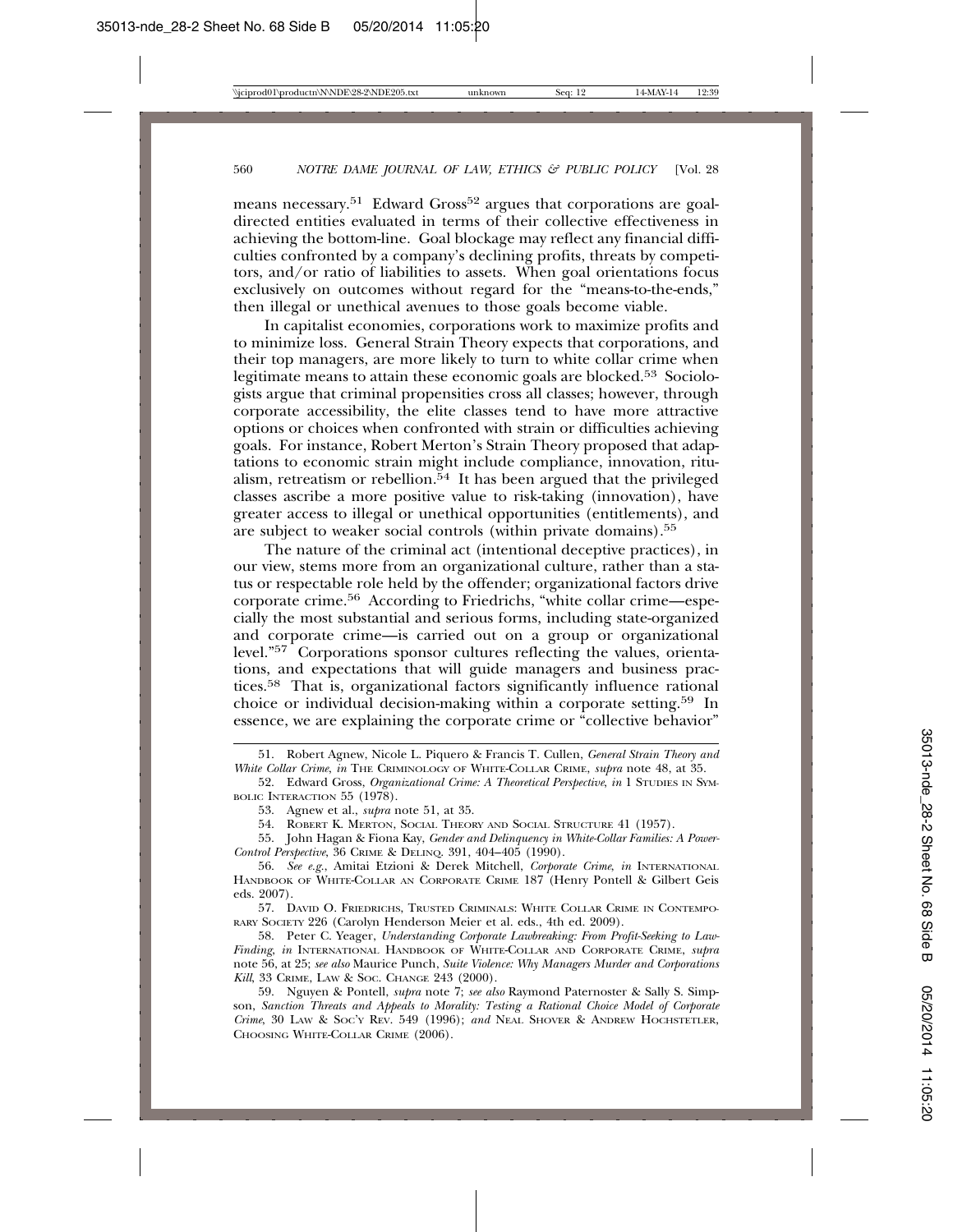carried out on an organizational level on behalf of social entities or organizations.<sup>60</sup>

Others, however, criticize theoretical explanations that assign human attributes to corporate entities.<sup>61</sup> In essence, any model that attributes individual motivation or action to a corporate-level organization is simply misspecified. Presumably, corporate crime may not occur apart from the decisions, actions, or personal proclivities of its managers. Simply put, corporations are not people, capable of learning, or possessing motivation and intent. Vaughan echoes the objection noting that causal principles used to explain individual criminality are not appropriate or sufficient to explain the criminality of corporations.62

On the other hand, Gross argues that corporations "take on a life of their own."63 There is evidence that corporations respond to external pressures, market, and/or regulatory changes, by modifying business practices. Some organizations will adhere to conventional, accepted business practices, irrespective of the market conditions. These adaptations adjust expectations (profit/risk ratios) to ride out a tight market (low-risk ritualistic or compliant responses). Other firms within an industry may sponsor different goal orientations (innovation) with a premium placed on short-term performance rather than longsighted values (e.g., perpetuity and reputation based on fiduciary trust).

Hyman Minsky argued that over an extended period of "good times," economies tend to move from a financial structure grounded in sound, long-term investments to a structure engaged in speculative and Ponzi finance.<sup>64</sup> This was true of the subprime lending crisis. Subprime mortgage-lending set up a "bull market" offering opportunities, high-yield returns, and short-term risks for all key components in the industry. The "American Dream" promoted the homeownership ideal, commission-driven brokers solicited subprime borrowers (suitable or "technically" eligible targets), lending institutions invented teaser or hybrid products (adjustable rate, no documentation loans, etc.), risky subprime mortgages were bundled and securitized to attract investors, and guardians and regulators were either complicit or inept. As one can imagine, this type of increasingly uncertain market environment facilitates fraud. When industries experience economic strain, success by any means may be rewarded and executed with little scrutiny.65

<sup>60.</sup> MARSHALL B. CLINARD & PETER C. YEAGER, CORPORATE CRIME: ISSUES IN RESEARCH (2005); *see also* Marshall B. Clinard & Peter C. Yeager, *Corporate Crime: Issues in Research*, 16 CRIMINOLOGY 255 (1978).

<sup>61.</sup> *See* Donald R. Cressey, *The Poverty of Theory in Corporate Crime Research*, *in* 1 ADVANCES IN CRIMINOLOGICAL THEORY 31 (William S. Laufer & Freda Adler eds., 1989).

<sup>62.</sup> Diane Vaughan, *Rational Choice, Situated Action, and the Social Control of Organizations*, 32 L. & SOC'Y REV. 23 (1998).

<sup>63.</sup> Gross, *supra* note 52.

<sup>64.</sup> Hyman P. Minsky, *The Financial Instability Hypothesis*, Jerome Levy Econ. Inst. of Bard College, Working Paper No. 74, 7–8 (1992), *available at* http://ssrn.com/ abstract=161024.

<sup>65.</sup> Marilyn Price & Donna M. Norris, *White-Collar Crime: Corporate and Securities and Commodities Fraud*, 37 J. AM. ACAD. PSYCHIATRY & L. 538, 541 (2009).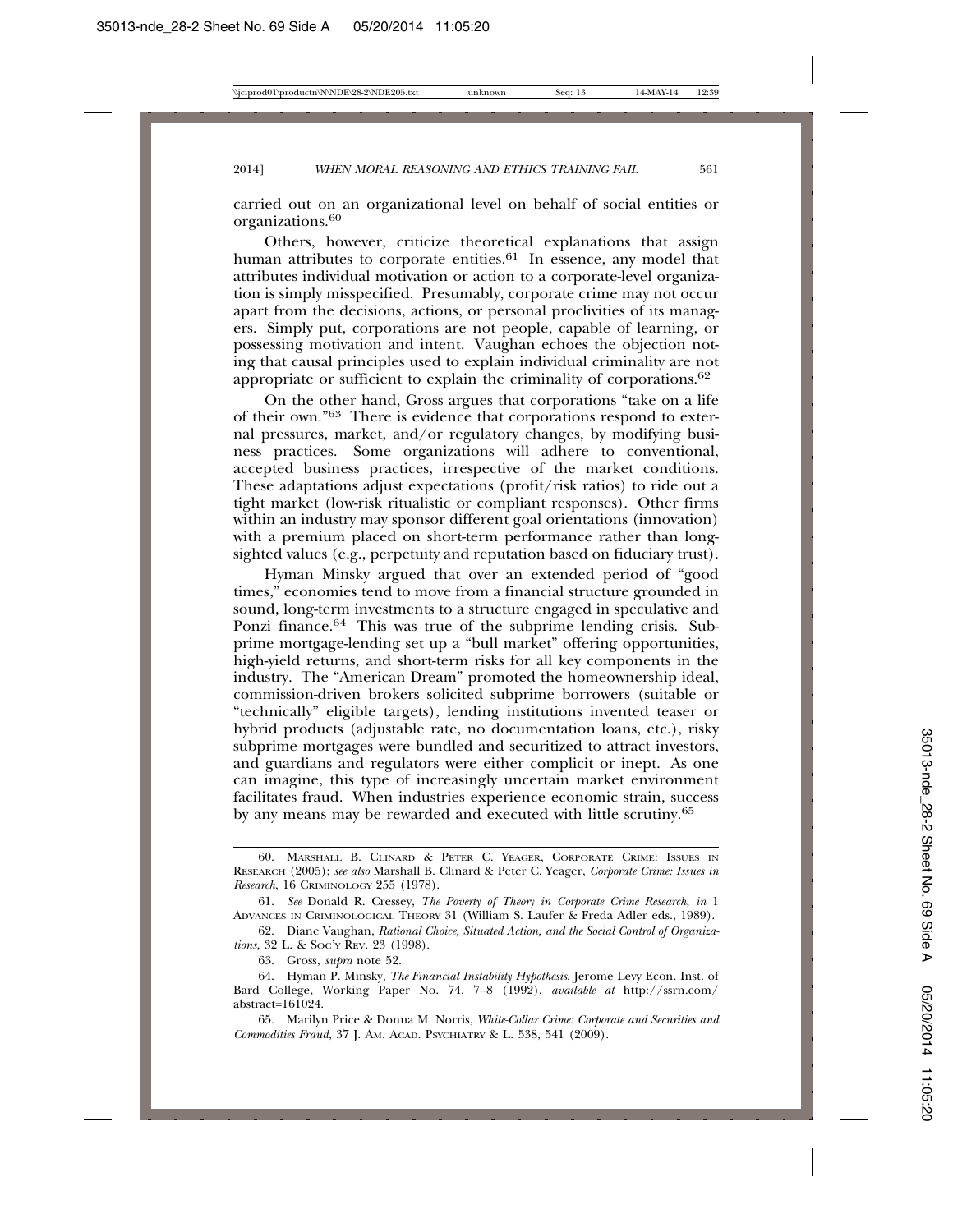The opportunity to exploit the leading edge of a "boom-bust" cycle is available to all industry insiders. Why do some organizations exploit these market conditions? At some point, are innovative and deviant strategies developed to maximize profit and minimize risk diffused throughout the industry, thereby setting up the "new normal" and competitive bar for success? How do competitors resist the questionable practices and operate within expected margins of acceptable conduct? Corporate cultures, independent of executives and managers, dictate values and orientations compatible with the business model.<sup>66</sup> Furthermore, organizational factors determine whether corporations rely on legitimate or criminal means for achieving these goals.<sup>67</sup>

Accordingly, businesses develop a distinctive normative position either a "culture of compliance" or a "culture of resistance" to criminal law and regulatory requirements—to inform goal achievement.<sup>68</sup> These symbolic goal orientations produce variations in ethical climates or cultures that support law violations in the pursuit of economic goals. These cultural orientations portraying illegal business practices in favorable terms can thus become pervasive in an industry; that is, deviance can become normalized.69

When corporations engage in criminal activities, they do so at the risk of criminal and civil liability.70 As will be discussed more fully in the next section, corporate policies and procedures serve as proxies for corporate intentionality. Corporations represent complex structures, distinct subcultures, and goal orientations designed to carry out mandated responsibilities. They implement policy-coordinating complex tasks within a regulatory framework. Corporate decisions by representatives set into motion all activities of these business entities. To the degree an organization indoctrinates and pressures its members to engage in violations of law consistent with these expectations, one might find variable rates of white collar crimes being committed on behalf of organizations rather than individuals.<sup>71</sup>

Coleman applied the routine activities perspective to the intersection of opportunity and motivation in a professional or business context.72 Motivation refers to "symbolic constructions" that sponsor organizationally-approved goals and activities. A process of socialization communicates goal orientations that direct executives to take actions, legal or otherwise, to protect and advance the interests of the

<sup>66.</sup> *See* Etzioni & Mitchell, *supra* note 56.

<sup>67.</sup> JAMES GOBERT & MAURICE PUNCH, RETHINKING CORPORATE CRIME (2003); *see also* R C. Kramer, *Corporate Crime: An Organizational Perspective*, *in* WHITE-COLLAR AND ECO-NOMIC CRIME: MULTIDISCIPLINARY AND CROSS-NATIONAL PERSPECTIVES (Peter Wickman & Timothy Dailey eds., 1982).

<sup>68.</sup> John Braithwaite, *Criminological Theory and Organizational Crime*, 6 JUST. Q. 333, 343 (1989).

<sup>69.</sup> SUTHERLAND, *supra* note 46; *see also* DIANE VAUGHAN, THE CHALLENGER LAUNCH DECISION: RISKY TECHNOLOGY, CULTURE, AND DEVIANCE AT NASA (1996).

<sup>70.</sup> John Braithwaite & Brent Fisse, *On the Plausibility of Corporate Crime Theory*, *in* 2 ADVANCES IN CRIMINOLOGICAL THEORY 15 (William S. Laufer & Freda Adler eds., 1990).

<sup>71.</sup> *Id.*

<sup>72.</sup> *See* Coleman, *supra* note 20.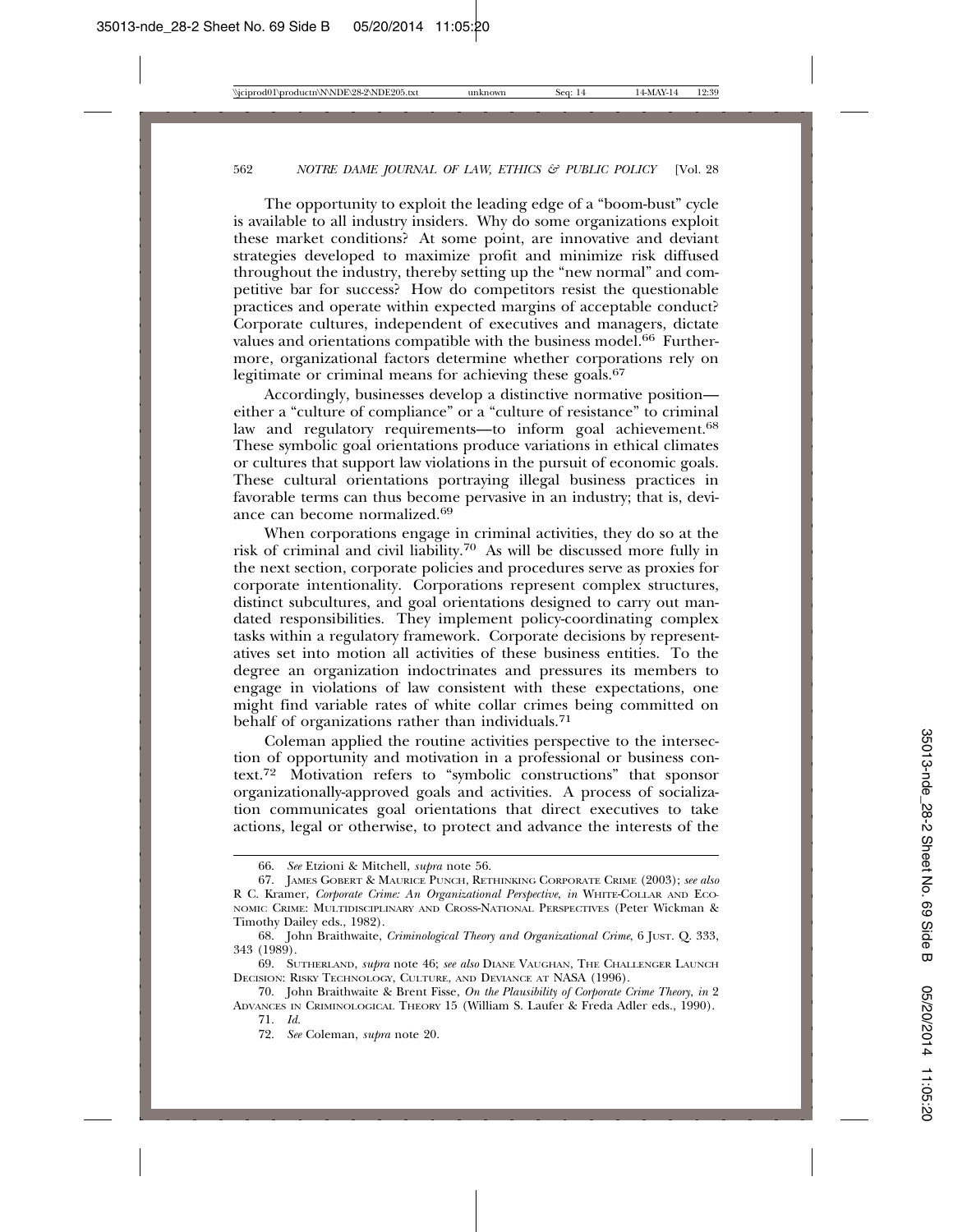corporation. Coleman described opportunity as a "potential course of action" that is made available by a particular set of social conditions recognized by the actor to be choice.<sup>73</sup> Thus, an individual's position within a social structure, as well as their personal cognitions and beliefs, play important roles in crime. Illegal opportunities increase in appeal as profits increase, risks of detection decrease, and as rationalizations for offending align with core beliefs or values. Yet opportunities "are only as good as those who would exploit them."74

As demonstrated above, theories of white collar crime have approached an explanation from various levels of analysis. Sutherland argued that individual involvement in white collar crime reflects a social process of differential association and learning whereby offenders acquire the "how to" and rationalizations needed to see offenses as necessary, standard, and acceptable business practices.75 As part of any normal process of learning business practices—selection, induction, and promotion—white collar managers may order subordinates to engage in illegal or unethical practices as a normal course of business. In turn, the employee "learns specific techniques of violating the law, together with definitions of situations in which those techniques may be  $use$ d $.76$ 

A major concern is whether the employee selection process attracts individuals with personality traits that either suggest a propensity to be deviant (e.g., low self-control, impulsive risk takers, questionable moral and ethical integrity, etc.) or traits likely to elevate them to positions of authority; or, whether those in positions of influence confront economic strain and blocked goals through individual or corporate deviance.77 Some theorists attribute deviant cultures to the types of persons attracted to the organizations;78 others argue the new hires are indoctrinated into the corporate world to accept deviant values and attitudes as normative and standard business practices.79 Tackling this theoretical and empirical conundrum is beyond the scope of the current Article. In either case, inferential problems will persist until theoretical models simultaneously estimate independent indicators of personality traits and organizational cultures.

Problematic in either scenario though is that "techniques of neutralizations" serve individuals well to dismantle any moral resistance they might have to law violation, while at the same time justifying or

<sup>73.</sup> *Id*. at 409.

<sup>74.</sup> Peter Grabosky & Neal Shover, *Forestalling the Next Epidemic of White-Collar Crime: Linking Policy to Theory*, 9 CRIMINOLOGY & PUB. POL'Y 641, 649 (2010).

<sup>75.</sup> BENSON & SIMPSON, *supra* note 6.

<sup>76.</sup> EDWIN H. SUTHERLAND, WHITE-COLLAR CRIME: THE UNCUT VERSION 245 (1983).

<sup>77.</sup> Gross, *supra* note 52; *see also* Gerhard Blickle et al., *Some Personality Correlates of Business White-Collar Crime*, 55 APPLIED PSYCHO. 220, 221 (2006) (finding that "[b]usiness white-collar crime is predicated by gender (males higher rates than females), low behavioral self-control, high hedonism, high narcissism, and high conscientiousness").

<sup>78.</sup> Gross, *supra* note 52.

<sup>79.</sup> *See* Apel & Paternoster, *supra* note 48; *see also* CLINARD & YEAGER, *supra* note 60.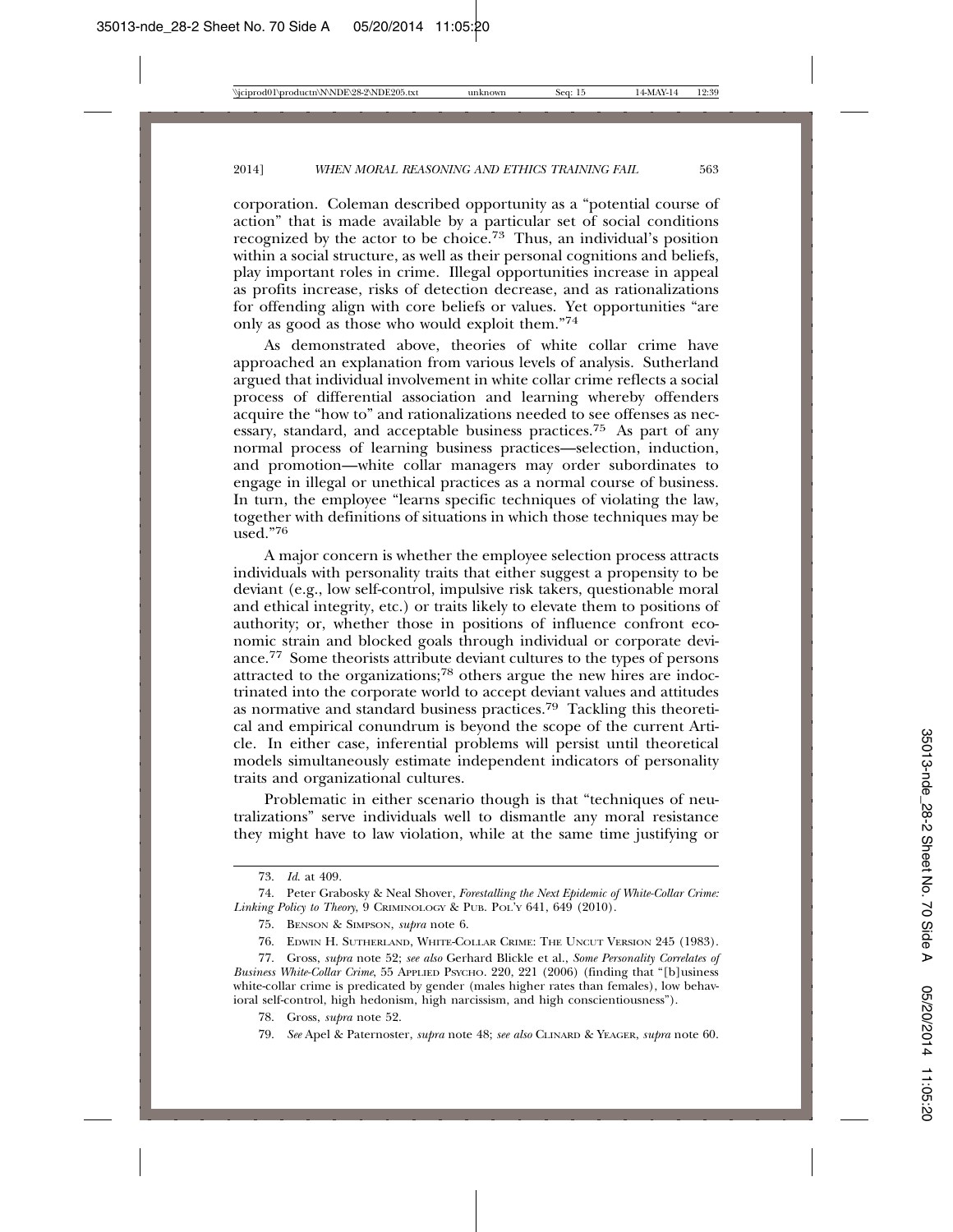excusing their illegal behavior.<sup>80</sup> Coleman argued that in corporate cultures, these rationalizations and motivations are deeply rooted in the "culture of competition."81 The resulting orientation will cast laws and regulations as cumbersome, ambiguous, unfair, or unnecessary. For example, people and organizations do not necessarily respond to new criminal prohibitions with compliance,<sup>82</sup> while resistance to law or regulation may nurture a "negative contagion" or more generalized disregard for law. Moreover, to the degree a criminogenic culture exists in a business, it ensures that successive generations of employees know the *rules of the gam*e*:* "It was a way of doing business before we ever got into the business. So it was like why do you brush your teeth in the morning or something? . . . It was a part of the everyday . . . It was a method of survival."<sup>83</sup> All told, if a culture of resistance or normalized deviance is in place, criminal activity is likely to occur in the presence of favorable opportunities in terms of suitable targets and minimal guardianship, irrespective of the criminal propensities of individuals within the workforce.

#### III. COMPLIANCE AND ETHICS

From the prior parts, it is evident that companies and industries cannot blindly rely on their employees to maintain high levels of moral reasoning and integrity, or to refrain from unethical or deviant behavior, when the environments they work in may undermine their ability to do so. Yet, whether workplace cultures attract or normalize deviance, or the structure and processes within them inadvertently contribute to illegal practices, it is the responsibility of corporate leaders to implement some levels of internal control; relying on external controls (e.g., criminal law legislation, civil regulation, and enforcement) alone will not suffice. Administrative and regulatory rules are constantly evolving and suggest the need for corporations to periodically review policies in light of external changes that may impact compliance. Effective policy governance programs build-in regular review cycles to establish new rules, to identify organizational impacts and to respond with compliance.<sup>84</sup> Compliance and ethics programming are cost-effective<sup>85</sup> approaches companies can and do take to improve internal controls.

The cost of a robust compliance and ethics program is far below the cost of insurance against an enforcement action or the cost of an enforcement action. The opportunity cost of an enforcement action can be devastating to a company

<sup>80.</sup> Gresham M. Sykes & David Matza, *Techniques of Neutralization: A Theory of* Delinquency, 22 AM. SOC. REV. 664 (1957).

<sup>81.</sup> Coleman, *supra* note 20.

<sup>82.</sup> HERBERT L. PACKER, THE LIMITS OF THE CRIMINAL SANCTION 48 (1968).

<sup>83.</sup> Michael L. Benson, *Denying the Guilty Mind: Accounting for Involvement in a White-Collar Crime*, 23 CRIMINOLOGY 583, 591 (1985).

<sup>84.</sup> *See* OCEG, http://www.oceg.org (last visited Apr. 25, 2014) (example of consulting firm).

<sup>85.</sup> Michael Volkov, *Corporate Excuses to Avoid Compliance and Ethics Programs,* COR-RUPTION CRIME COMPLIANCE (Aug. 27, 2013), http://corruptioncrimecompliance.com/ 2013/08/corporate-excuses-to-avoid-compliance-and-ethics-programs. Volkv argues that quality compliance programs can be cost-effective, despite executive resistance to change: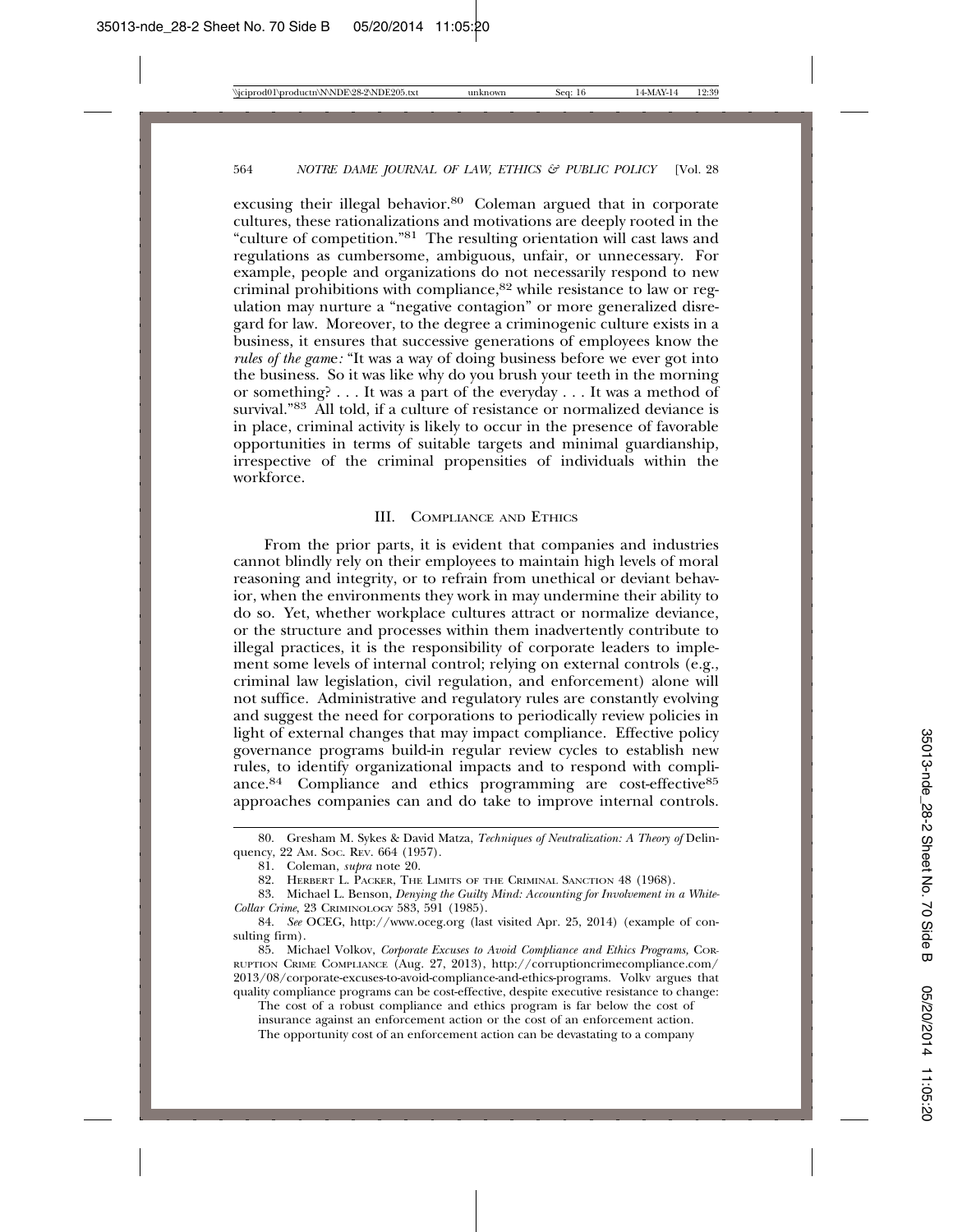These proactive strategies help companies to implement policies that are aligned with corporate objectives and minimize unnecessary risk and liability.

#### A. *Compliance*

There are many sets of guidelines that lay out the necessary elements of an "effective" compliance program. In addition to industryspecific regulations, protocols, and standard operating procedures, which encourage legally-compliant practices, the U.S. Sentencing Guidelines ("Guidelines") surprisingly assist organizations as well—by helping companies frame their operations to reduce potential penalties for criminal conduct.86 The general foundation of the applicable Guidelines is predicated on the concept that in order to have an effective compliance and ethics program, a company must promote an organizational culture that encourages ethical conduct and embraces a commitment to compliance with the law. This includes the obligation to exercise due diligence to prevent and detect criminal conduct. Based on this general framework, there are seven minimum core elements for establishing an effective compliance program:

- 1) Compliance standards and procedures must be established to prevent crime.
- 2) High-level personnel must be involved in oversight and knowledgeable about the operations of the compliance structure.
- 3) Substantial discretionary authority must be carefully delegated.
- 4) Compliance standards and procedures must be communicated to employees through education and training.
- 5) Reasonable steps must be taken to achieve compliance through the establishment of monitoring and auditing systems, periodic evaluations of the compliance program, and of reporting systems that provide anonymity.
- 6) Standards must be consistently enforced, utilizing appropriate incentives and disciplinary measures.
- 7) Any violations require appropriate responses, which may include modifications of compliance standards and procedures or implementing additional preventative measures.<sup>87</sup>

For the most part, these Guidelines do not go above and beyond what is required in most regulated industries. For example, U.S. Securities and Exchange Commission ("SEC")-registered investment advisors are subject to Rule 206(4)-7 of the Investment Advisors Act of 1940, as amended, which requires advisors to adopt and implement written policies and procedures designed to prevent violations from occurring, detect violations that have occurred, and correct promptly any viola-

*Id.*

<sup>–</sup> everything in a company is put on hold during the time that the company devotes resources and attention to fending off a dangerous enforcement action.

<sup>86.</sup> *See* U.S. SENTENCING COMM'N, http://www.ussc.gov/index.cfm (last visited Apr. 25, 2014); *see also* 2012 Guidelines Manual § 8B2.1, U.S. SENTENCING COMM'N, http://www .ussc.gov/Guidelines/2012\_Guidelines/Manual\_HTML/8b2\_1.htm.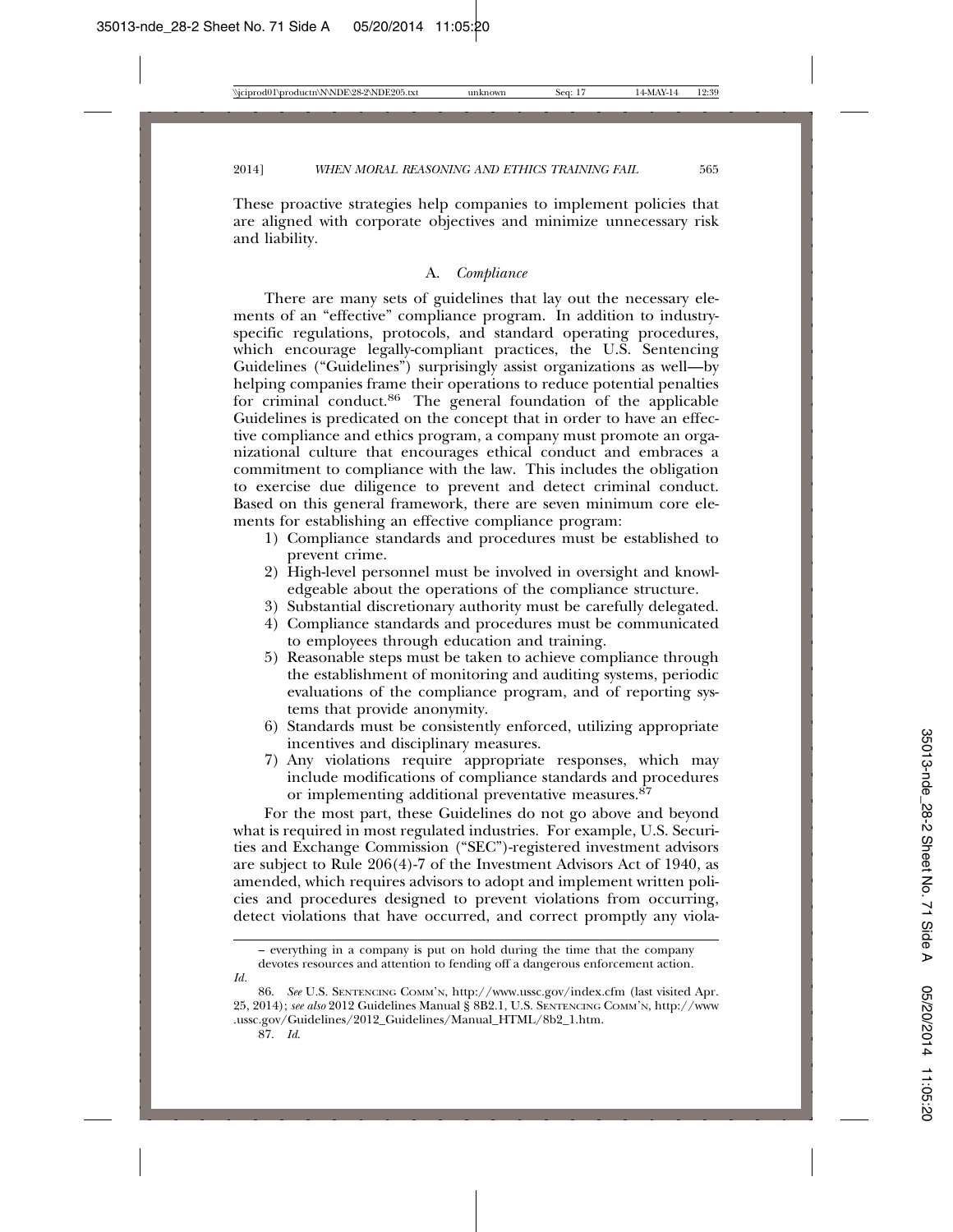tions that have occurred.<sup>88</sup> Guidelines  $(1)$ ,  $(5)$ , and  $(7)$  are virtually identical to the obligations imposed by Rule 206(4)-7. In addition, Rule 206(4)-7 requires investment advisors to appoint a Chief Compliance Officer who is "competent and knowledgeable regarding the Advisers Act . . . empowered with the full responsibility and authority to develop and enforce appropriate policies and procedures for the firm."89 Guideline (2), requiring the involvement of senior personnel, is consistent with this obligation.

The Financial Industry Regulatory Authority ("FINRA"), which is the self-regulatory organization that oversees broker-dealers, also has similar rules requiring the implementation of supervisory systems and controls to mitigate violations, including the National Association of Securities Dealers' ("NASD") Rule 3010 (Supervision), NASD Rule 3012 (Supervisory Controls), and FINRA Rule 3130 (Annual Certification of Compliance Supervisory Processes).90 When compliance with the Guidelines and rules can be ascertained, corporations and executives can reasonably expect considerations with respect to criminal culpability. Yet much of what could be technically considered white collar "crime" does not come under the purview of criminal law, nor rise to the level of criminal prosecution. There are other civil and regulatory systems in place, however, to deal with similar deviant, unethical, and illegal behavior.

The SEC's Carlo di Florio outlined ten elements of an effective compliance and ethics program from a regulatory perspective. These elements, which are based on the U.S. Sentencing Guidelines, include recommendations for: governance; culture and values; incentives and rewards; risk management; policies and procedures; communication and training; monitoring and reporting; escalation, investigation, and discipline; issues management; and, an on-going improvement process.<sup>91</sup> In combination, the expectations outlined in the Guidelines

89. Investment Advisors Act of 1940, 15 U.S.C. §§ 80b-1, 80b-21 (2012).

91. Carlo V. di Florio, Director, S.E.C. Office of Compliance Inspections and Examinations, *The Role of Compliance and Ethics in Risk Management*, U.S. SECURITIES AND

<sup>88.</sup> STAFF OF THE INVESTMENT ADVISER REGULATION OFFICE DIVISION OF INVESTMENT MANAGEMENT U.S. SECURITIES AND EXCHANGE COMMISSION, REGULATION OF INVESTMENT ADVISERS (2013), *available a*t http://www.sec.gov/about/offices/oia/oia\_investman/rp laze-042012.pdf.

Money managers, investment consultants, and financial planners are regulated in the United States as "investment advisers" under the U.S. Investment Advisers Act of 1940 ("Advisers Act" or "Act") or similar state statutes . . . . The Advisers Act is the last in a series of federal statutes intended to eliminate abuses in the securities industry that Congress believed contributed to the stock market crash of 1929 and the depression of the 1930s. The Act is based on a congressionallymandated study of investment companies, including consideration of investment counsel and investment advisory services, carried out by the SEC during the 1930s.

*Id*. at 1.

<sup>90.</sup> *See* FINANCIAL INDUSTRY REGULATORY AUTHORITY, http://www.finra.org/ (last visited Apr. 25, 2014); *see also* U.S. Securities and Exchange Commission, *NASD Rulemaking* http://www.sec.gov/rules/sro/nasd.shtml (last visited Nov. 8, 2013) (stating, "As of July 30, 2007, NASD is now known as Financial Industry Regulatory Authority (FINRA) and new rule proposals will be listed under FINRA.").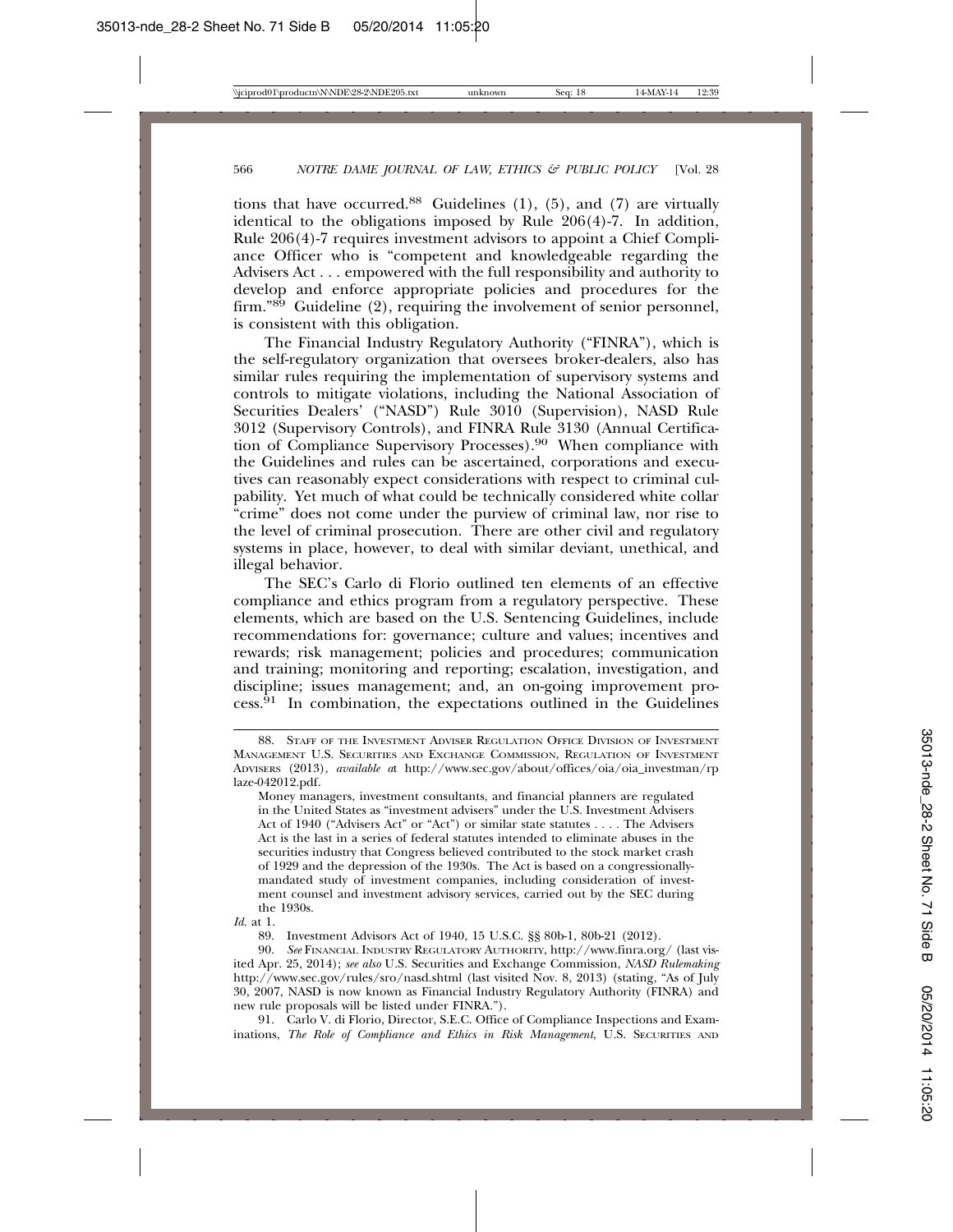(criminal) and by the SEC (civil; regulatory) tend to capture the standard by which corporations are required to operate, lest enhanced exposure to law enforcement (e.g., Department of Justice) or regulatory (e.g., SEC) action and sanctioning.

In getting on board with these standards, it appears a few firms that have been in the recent headlines for compliance failures have finally decided to enhance their compliance departments and control staff. HSBC, which was fined \$1.9 billion USD by the U.S. Justice Department for anti-money laundering and sanctions violations (that led to the laundering of around \$881 million USD in drug proceeds), recently announced its intention to hire thousands of compliance staff.<sup>92</sup> Although the firm's total global workforce has declined by over 40,000 in the past two years, with these additions, the firm's total compliance staff will be over 5,000 or  $2\%$  of its total global workforce.<sup>93</sup>

JPMorgan Chase, whose infamous \$6 billion USD "London Whale" trading loss has led the bank to be the subject of four regulatory enforcement actions and seven separate Department of Justice investigations, also seems to now believe that enhancing its compliance and "control staff" is "good business."<sup>94</sup> The Company announced its intentions to spend \$4 billion on compliance and risk management, which is to be spent increasing risk-control staff by 30% and providing 750,000 hours of compliance training.<sup>95</sup> Considering JPMorgan will pay a total of approximately \$920 million in penalties for its internal control failures,  $96$  on top of the \$18 billion USD it has spent on legal fees since 2008,97 one wonders if the compliance additions are too little too late.

92. Aruna Viswanatha & Brett Wolf, *HSBC to pay \$1.9 billion U.S. fine in money-laundering case*, REUTERS, (Dec 11, 2012 6:15 PM EST), http://www.reuters.com/article/2012/ 12/11/us-hsbc-probe-idUSBRE8BA05M20121211.

93. Jaclyn Jaeger, *HSBC to Hire Thousands More Compliance Employees*, COMPLIANCE WEEK, (Sept. 30, 2013), http://www.complianceweek.com/hsbc-to-hire-thousands-morecompliance-employees/article/313908/.

94. Jaclyn Jaeger, *JPMorgan to Spend \$4 Billion on Compliance and Risk Efforts*, COMPLI-ANCE WEEK, (Sept. 13, 2013), http://www.complianceweek.com/jpmorgan-to-spend-4-billion-on-compliance-and-risk-efforts/article/311619/.

95. *Id*.

97. Jaeger, *supra* note 94.

EXCHANGE COMMISSION (Oct. 17, 2011), *available at* http://www.sec.gov/news/speech/ 2011/spch101711cvd.htm. di Florio explained:

In my first speech here at the SEC I outlined ten elements I believe make an effective compliance and ethics program. These elements reflect the compliance, ethics and risk management standards and guidance noted above. They also reflect the U.S. Federal Sentencing Guidelines (FSG), which were revised in 2004 to explicitly integrate ethics into the elements of an effective compliance and ethics program that would be considered as mitigating factors in determining criminal sentences for corporations.

*Id.*

<sup>96.</sup> Press Release, SECURITIES & EXCHANGE COMM'N, *JPMorgan Chase Agrees to Pay \$200 Million and Admits Wrongdoing to Settle SEC Charges* (Sept. 19, 2013) *available at* http:/ /www.sec.gov/News/PressRelease/Detail/PressRelease/1370539819965.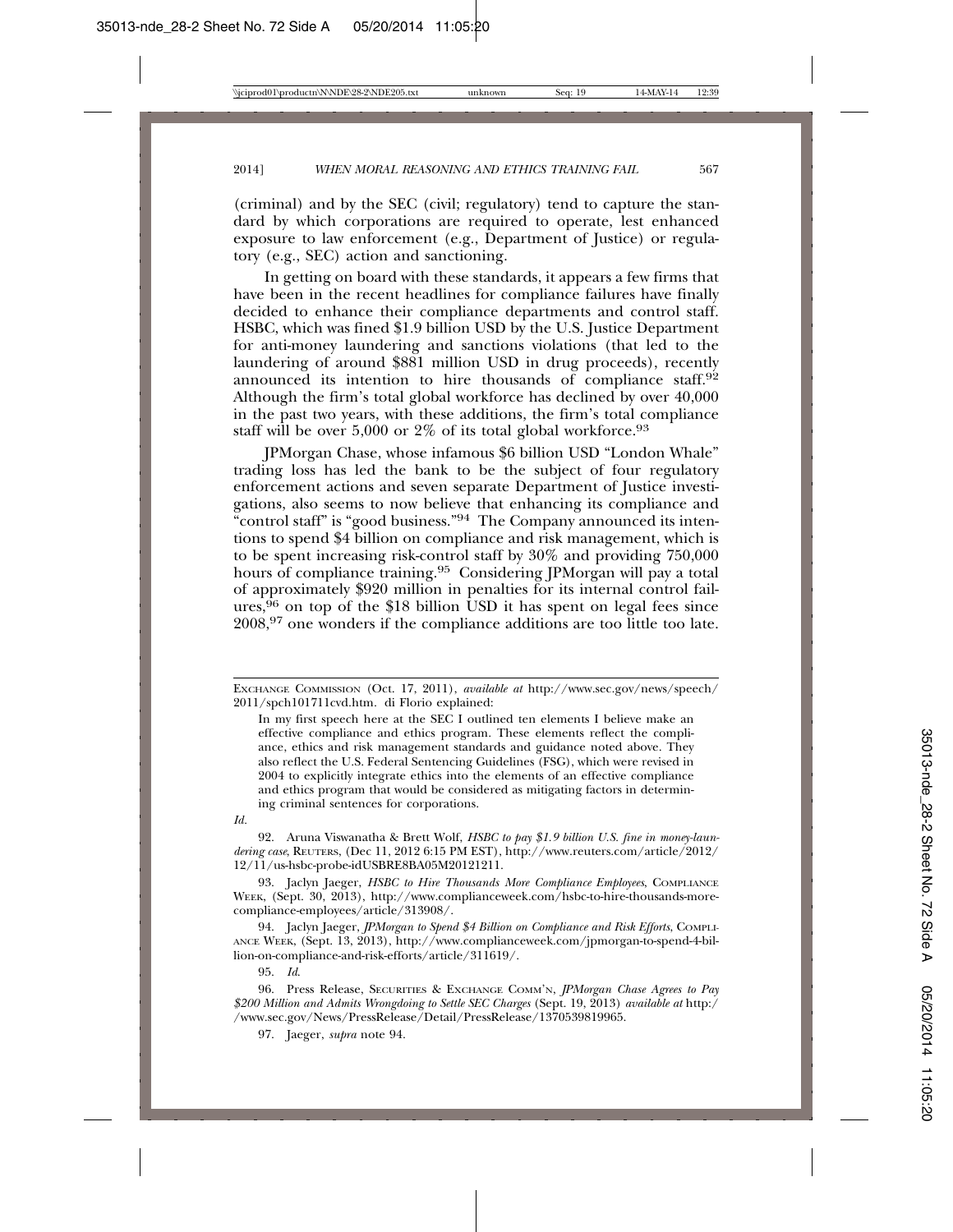#### B. *Ethics*

What is ethics? "Ethics" has multiple definitions, but it is generally understood to be *the principles of conduct governing an individual or group*. In an organizational setting, business ethics applies the "ethical principles" to operational activities and relationships between businesses, clients, and other stakeholders. In addition to ethical duties, many industries are further subject to "fiduciary duties." Someone with a fiduciary responsibility is a person "who owes to another the duties of good faith, trust, confidence, and candor."98 When subject to a fiduciary duty, one must act for the benefit of the person to whom he/she owes such duty, to the exclusion of any contrary interest. From a conceptual viewpoint, there is a strong correlation between ethics and fiduciary duty, both of which are integral to sound and legal financial practices. But this is not new insight. As di Florio points out,<sup>99</sup> the U.S. Supreme Court stated almost five decades ago:

A fundamental purpose, common to [the federal securities] statutes, was to substitute a philosophy of full disclosure for the philosophy of caveat emptor and thus to achieve a high standard of business ethics in the securities industry . . . "It requires but little appreciation . . . of what happened in this country during the 1920's and 1930's to realize how essential it is that the highest ethical standards prevail" in every facet of the securities industry.<sup>100</sup>

Yet unethical practices persist. Significant corollaries between the stock market crash of 1929 and contemporary economic crises are blatantly evident, suggesting that the Supreme Court's concerns continue to be applicable today. Di Florio argues:

Of course, what has happened through the financial crisis I believe is yet another reminder of the fundamental need for stronger ethics, risk management and regulatory compliance practices to prevail. Congress has responded once again, as it did after the Great Depression, with landmark legislation to raise the standards of business ethics in the banking and securities industries.<sup>101</sup>

It is easy to conclude that understanding business standards and setting ethical behavior parameters within companies and industries remains of utmost priority to facilitate an efficient and legally-operating financial system.

Consistent with the techniques of neutralization discussed in Part  $II$ ,<sup>102</sup> there are a variety of reasons someone might act unethically: sometimes it is hard to do what we know is right (courage), we all make mistakes, too many pressures, cultural norms differ, "everyone else does

<sup>98.</sup> *Fiduciary*, BLACK'S LAW DICTIONARY 702 (9th ed. 2009).

<sup>99.</sup> Di Florio, *supra* note 91.

<sup>100.</sup> SEC v. Capital Gains Research Bureau, Inc., 375 U.S. 180, 186-87 (1963) (quoting Silver v. New York Stock Exchange, 373 U.S. 341, 366 (1963)).

<sup>101.</sup> Di Florio, *supra* note 91.

<sup>102.</sup> Sykes & Matza, *supra* note 80.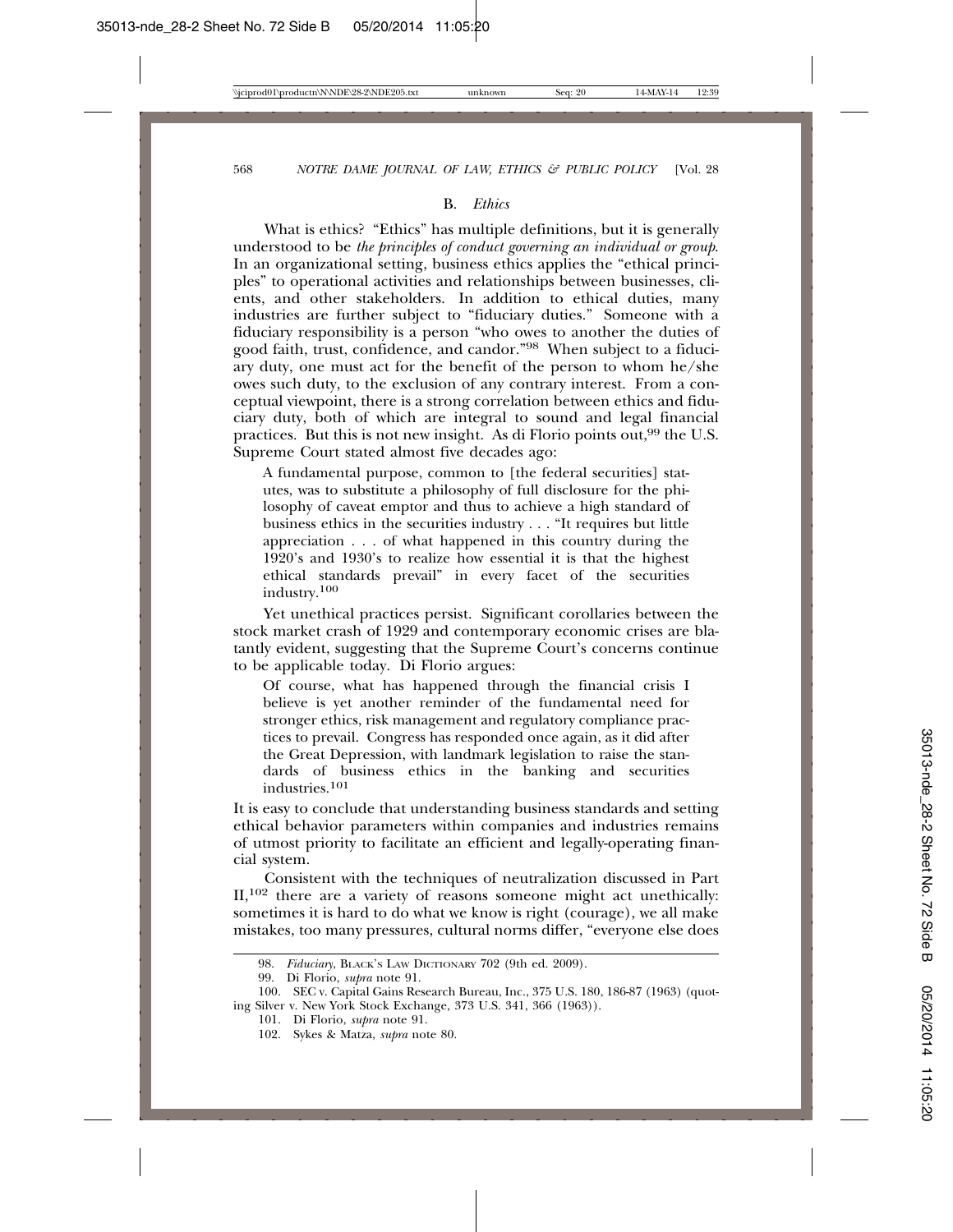it" mentality, small favors turn into larger problems, and, the belief that management does not care about course of action so long as you are producing. This latter "pressure to perform" rationale is also common in many fast-paced industries: "[w]hen confronted with a clear choice between right and wrong, people are five times more likely to do the right thing if they have time to think about it than if they are forced to make a snap decision."103 The organization may also structure incentives to deviate from conventional practices when the focus in on shortterm performance or unrealized gains in tight timeframes.

Ethical principles can be the basis for regulation in a number of ways. Explicit references include the requirement for investment advisors and public companies to adopt a written code of ethics. Other rules and regulations may be based implicitly on an ethical foundation, such as the rules adopted and enforced by self-regulatory organizations such as FINRA, the National Association of Realtors, American Medical Association, and the New York Stock Exchange. The anti-fraud provisions included in many bodies of law are also based on ethical foundations, as well as in areas of law that enforce a fiduciary duty standard (see above).

Many have said that "good ethics is good business." In light of the recent financial crisis this catch-phrase has been used even more, and standard-standard setting organizations, such as the Committee of Sponsoring Organizations of the Treadway Commission ("COSO"), the Ethics Resource Center ("ERC"), the Open Compliance and Ethics Guidelines ("OCEG"), and the Ethics & Compliance Officer Association, have published more guidance. Expectations of ethical behavior have risen around the world, both from regulators as well as the general public. COSO, which is responsible for the standards of Internal Control and Enterprise Risk Management, argues:

An entity's strategy and objectives and the way they are implemented are based on preferences, value judgments and management styles. Management's integrity and commitment to ethical values influence these preferences and judgments, which are translated into standard of behavior. Because an entity's good reputation is so valuable, the standards of behavior must go beyond mere compliance with the law. Managers of well-run enterprises increasingly have accepted the view that ethics pays and ethical behavior is good business.104

COSO also stated:

Management integrity is a prerequisite for ethical behavior in all aspects of an entity's activities. The effectiveness of enterprise risk management cannot rise above the integrity and ethical values of the people who create, administer, and monitor entity activities.

<sup>103.</sup> Brian C. Gunia, Long Wang, Li Huang, Jiunwen Wang & J. Keith Murnighan, *Contemplation and Conversation: Subtle Influences on Moral Decision Making*, 55 ACAD. MGMT. J. 1, 13–33 (2012).

<sup>104.</sup> COMM. OF SPONSORING ORG. OF THE TREADWAY COMM'N, ENTERPRISE RISK MAN-AGEMENT FRAMEWORK: EXECUTIVE SUMMARY 22.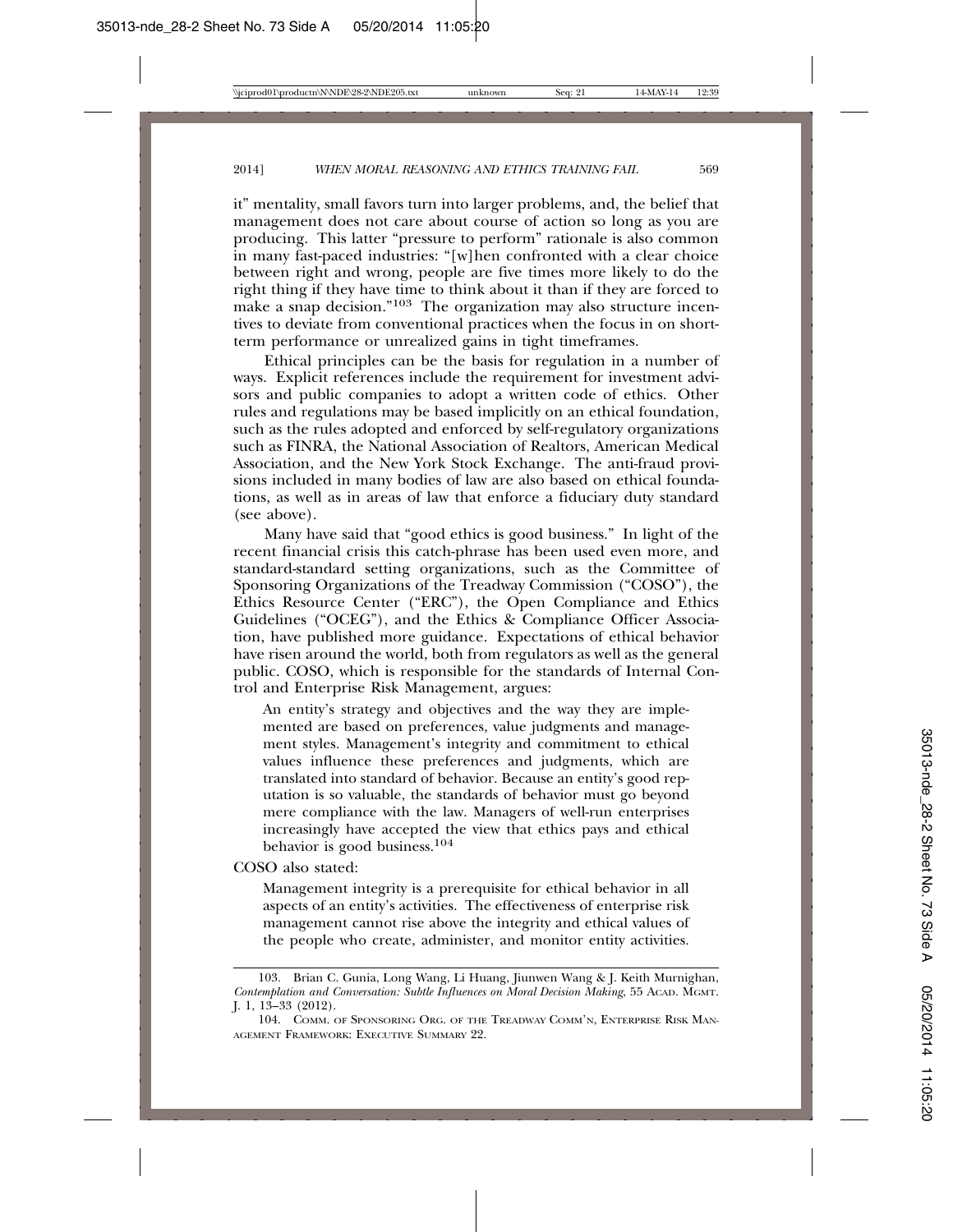Integrity and ethical values are essential elements of [an entity's] internal environment, affecting the design, administration and monitoring of other enterprise risk management components.<sup>105</sup>

This final remark by COSO is quite telling. It is clear from a culture of resistance and even a normalized deviance<sup>106</sup> perspective that the organizational ethos permeates the rank and file from the top levels on down. Thus, the C-suite107 is originally *and* ultimately responsible for setting and role-modeling the ethical and compliance expectations of the company.

#### C. *Tone at the Top*

*A demonstrated corporate culture that supports and provides appropriate norms and incentives for professional responsible behaviour is an essential foundation of good governance. In this regard, the board should take the lead in establishing the "tone at the top" and in setting professional standards and corporate values that promote integrity for itself, senior management and other employees.*<sup>108</sup>

"Tone at the top" is a phrase utilized frequently when discussing an effective corporate compliance program, but it can be difficult to define. It is easy to say, but hard to do, and even harder to prove especially for larger organizations where the "top" is further removed from the day-to-day operations.109 Visualizing the hierarchical structure of the tone at the top concept can help to demonstrate that various levels of involvement are necessary to have an effective tone. As the graphic in Figure 2 depicts, all levels of an organization need to be involved in risk management, ethical decision making, and professional business practices in order for the tone itself to inspire and influence a culture and climate of compliance with all employees *throughout* the organization.

<sup>105.</sup> *Id*.

<sup>106.</sup> Coleman, *supra* note 20.

<sup>107.</sup> The C-suite is "[a] widely-used slang term used to collectively refer to a corporation's most important senior executives. C-Suite gets its name because top senior executives' titles tend to start with the letter C, for chief, as in chief executive officer, chief operating officer and chief information officer." *See C-Suite*, INVESTOPEDIA, http://www .investopedia.com/terms/c/c-suite.asp (last visited Apr. 25, 2014).

<sup>108.</sup> BASEL COMM. ON BANKING SUPERVISION, CONSULTATIVE DOCUMENT: PRINCIPLES FOR ENHANCING CORPORATE GOVERNANCE 1, 16-17 (2010), *available at* http://www.bis.org/ publ/bcbs168.pdf. For an example of a negative corporate "tone at the top," see in Kristie Xian, Note, *The Price of Justice: Deferred Prosecution Agreements in the Context of Iranian Sanctions*, 28 NOTRE DAME J.L. ETHICS & PUB. POL'Y 631, 632 (2014).

<sup>109.</sup> ASSOC. OF CERTIFIED FRAUD EXAMINERS, TONE AT THE TOP: HOW MANAGEMENT CAN PREVENT FRAUD IN THE WORKPLACE, *available at* http://www.acfe.com/uploadedFiles/ ACFE\_Website/Content/documents/tone-at-the-top-research.pdf.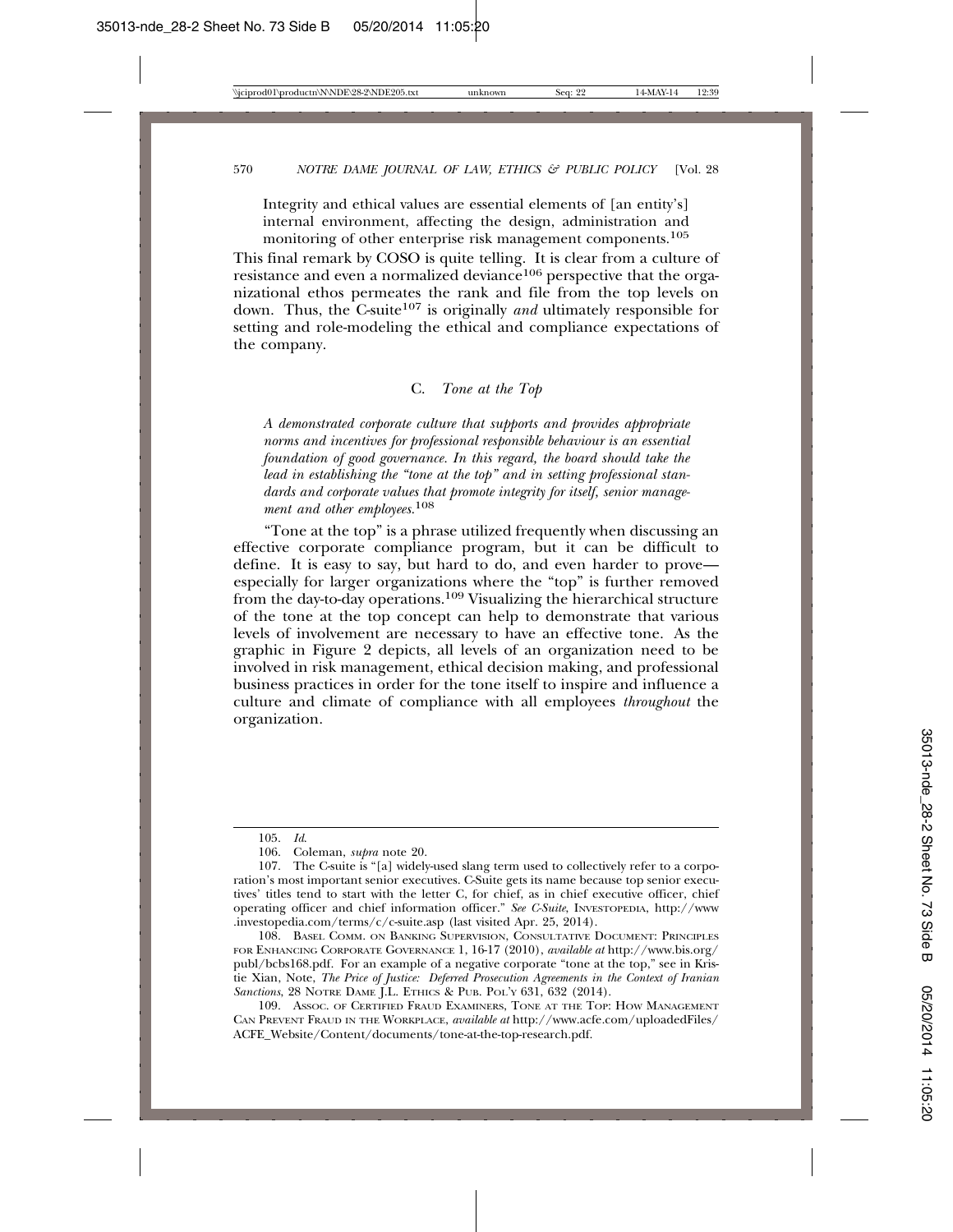FIGURE 2: TONE AT THE TOP



If the proper tone is not set, it is generally only a matter of time before a company self-destructs or, simply, *gets caught*. Think of Enron, WorldCom, Tyco, Bernard L. Madoff Investment Securities, and Galleon Group—all companies who appeared to be at the height of their game—until the walls came crashing down. In fact, since the economic bust of 2008, scores of public and privately-held companies and their chief executive officers ("CEOs") have been charged with regulatory violations and white collar crimes. If the heads of these organizations' C-suites had been unconcerned with or negligent in doing the right thing or setting the proper tone, their mindset and behavior likely had a trickledown effect of normalizing deviance, resulting in serious financial and legal issues, and ultimately for some, putting them out of business.

As implied above, while "setting" an ethical tone at the top is necessary for a compliance and ethics program to be successful (e.g., as indicated in the U.S. Sentencing Guideline that high level personnel must be involved in oversight), it is not enough on its own. Part of setting the tone at the top is ensuring that the tone is being received and respected throughout the organization. As the old adage states, "Trust but Verify." Meaning, the company needs to control the circumstances that would allow for unethical behavior (suitable targets; lack of guardianship) and test that unethical behavior is not occurring. Claiming that you want employees to act ethically and that the company holds itself to the highest ethical standards only goes so far—talk is cheap. Employees need to know that they are being monitored and will be held accountable to high behavioral standards.

When establishing an effective compliance program, industry specific practices are necessary to incorporate and are required by the Guidelines: "An organization's failure to incorporate and follow applicable industry practice or the standards called for by any applicable governmental regulation weighs against a finding of an effective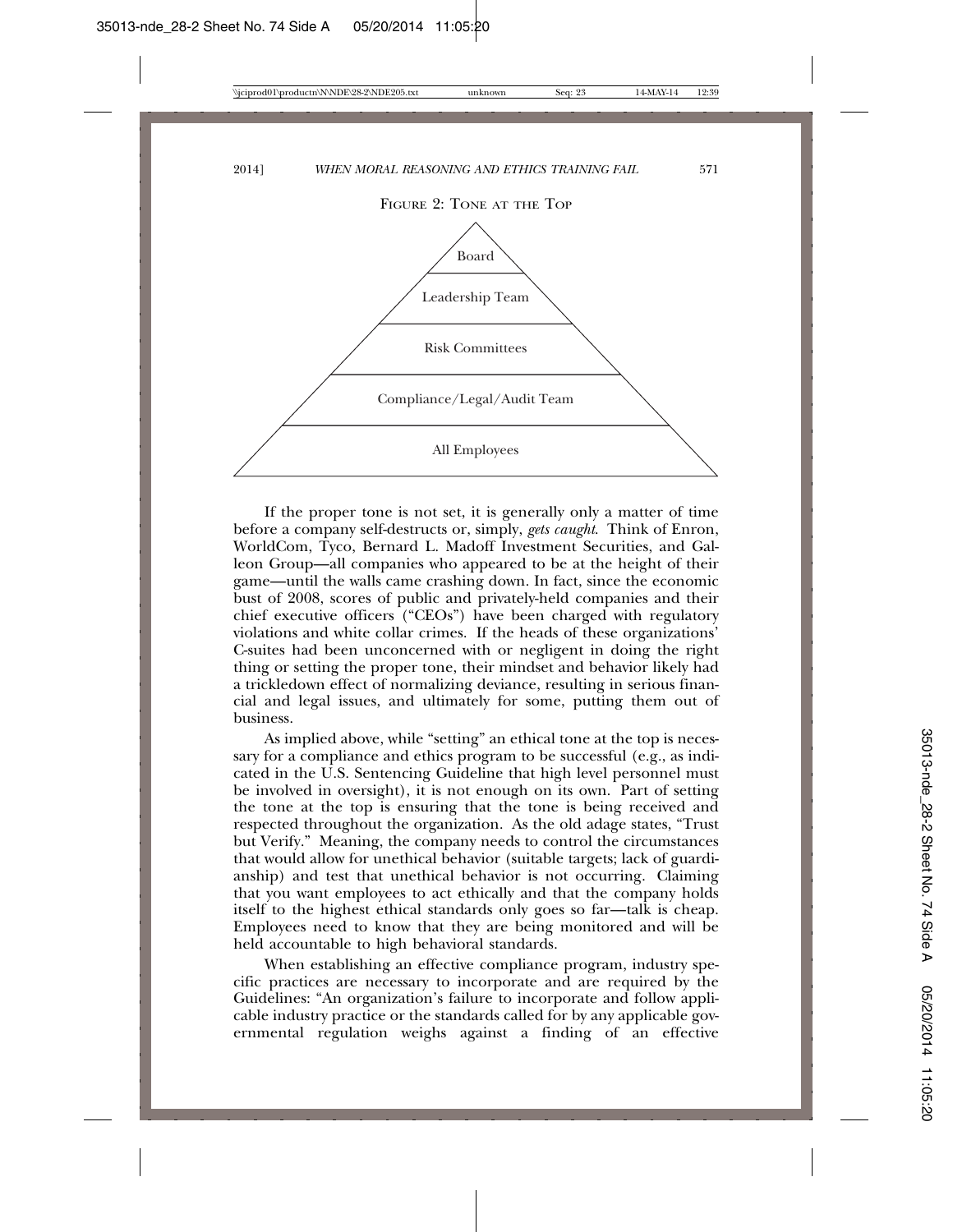compliance and ethics program."110 While the size of the organization may impact what resources are available to dedicate to compliance, the Guidelines take this into consideration by allowing the formality and scope of a compliance program to be tailored to the size of the organization.<sup>111</sup> However, irrespective of industry (e.g., mortgage financers, investment advisors, banks, health care) or company size, any credible compliance program would include the following elements:

- *Proper hiring* Before adding any new employees, a company should vet candidates to ensure they are fit for the firm's compliance culture. This can include incorporating compliance personnel in the hiring process, requiring candidates to see an industrial psychologist, completing full background and reference checks, all to review for signs/history of unethical behavior.
- *Proper incentives* Compensation and other incentives should be tied to long-term performance of the firm to avoid employee decisions from being based on trying to make a "quick buck." Compliance personnel should also be involved in setting compensation guidelines, or at minimum, should be able to review the guidelines for any conflicts. Including compliance as an element of an employee's performance evaluation can also help promote ethical behavior.
- *Internal controls* To control the opportunities for bad behavior, proper internal controls such as dual authorizations, segregation of duties, and suitable reporting structures. These controls need to be based on a company's operations, but every type of company should have some form of controls in place.
- *Internal audit program* Internal controls only work if they are being followed. An internal audit program, which is required by Guideline (5), can help confirm that internal controls are properly functioning and find areas that are in need of improvement. Review of internal controls should be completed by someone who is not responsible for completing the original task.
- *Open dialogue* Open lines of communication throughout the organization are necessary to set a proper tone at the top. Employees need to feel comfortable bringing up issues or asking questions or they are more likely to make mistakes and make the wrong decision. A company's compliance program also, as required by Guideline (5), needs to provide, and publicize, a way for employees to confidentially report information without fear of retaliation (i.e., "whistleblower" policies).
- *Empowered compliance staff* It is not enough just to say a company has compliance staff to be compliant. Compliance staff, particularly the head of compliance, needs to truly be empowered to implement and independently enforce the company's policies and procedures, without unnecessary interference from the "business staff."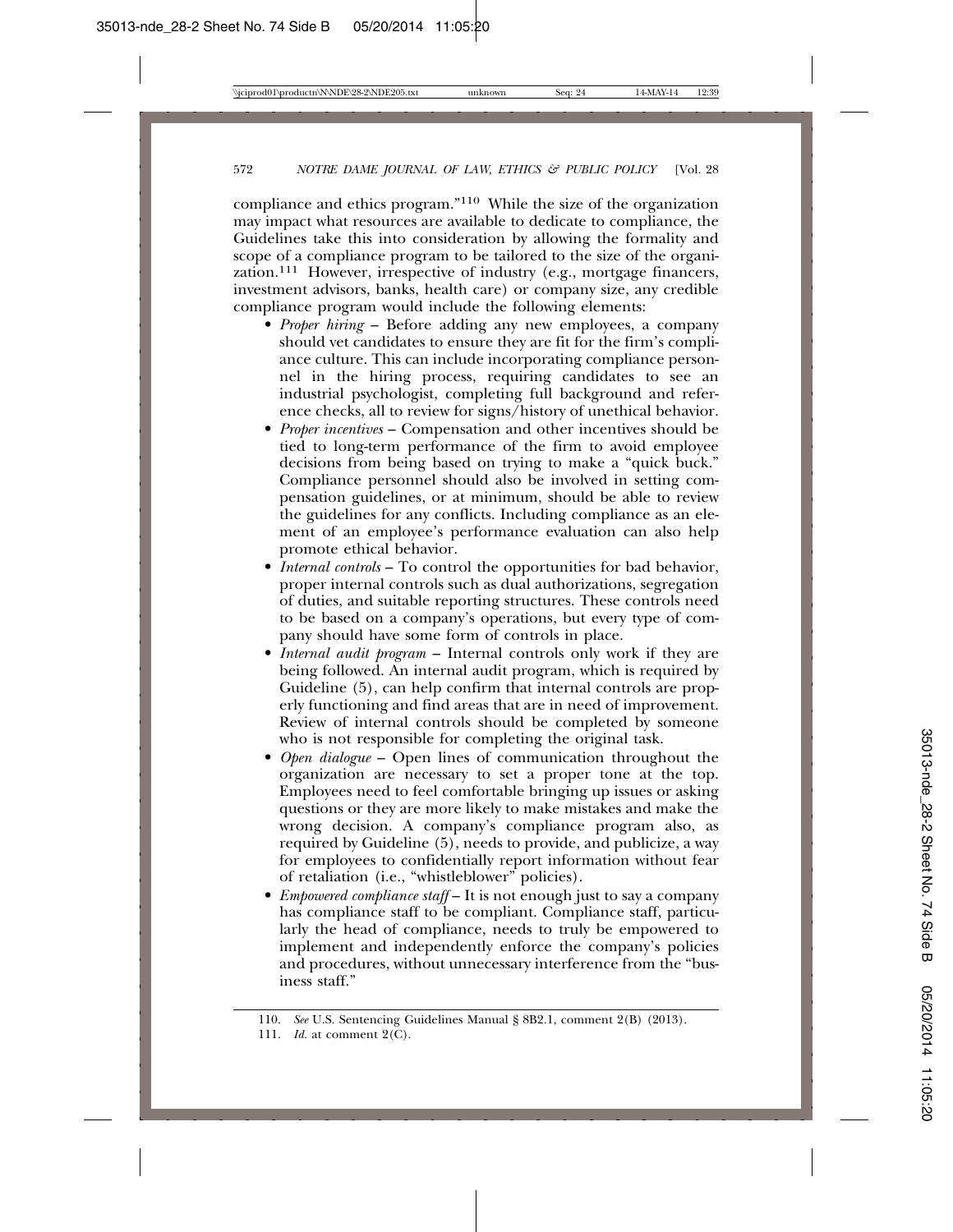• *Formal and informal training* – If employees are unaware of the rules, how can they be expected to follow them? Training should start on an employee's first day and continue on a regular basis—such as an annual training of the most important rules, to informal training on a new or updated policy. Training can take many forms, including a simple email reminder, to a formalized presentation, and can be tailored to an employee's job duties.

After implementing a compliance program, and regularly thereafter, companies need to assess whether the actions they have taken are setting the appropriate tone at the top. To do this, it can help to begin with several basic questions:

- What quantitative measures are being used to complement qualitative evaluation of the tone at the top?
- Is the entity's internal audit function performing assessments of "soft controls" that could be used to help evaluate the tone at the top?
- How do the entity's processes for evaluating the tone at the top compare to those of other entities that are viewed as leaders in this area?
- Are employees' perceptions of the tone at the top trending up, trending down or flat? How do they compare with employee perceptions at similar or "leading" entities?
- Are there operating units or functions where employees' perceptions of the tone at the top are much weaker than others? If so, why, and what remediation may be appropriate?<sup>112</sup>

Based on the answer to these questions, a company should determine what gaps exist, and how to improve the compliance program and culture to develop a stronger tone at the top. As demonstrated by JPMorgan, HSBC, and a multitude of other companies, spending the resources to have an appropriate compliance and control system in place can save a lot of pain when something does go wrong.

#### D. *Mortgage Finance Reform*

Concern for legally-compliant and ethical business behavior and practices has blossomed in the wake of the subprime mortgage crisis. So too has regulation. Specifically, "Reforms stemming from the Dodd-Frank Act will fundamentally change every aspect of the mortgage business."113 Provisions of the Dodd-Frank Act, as articulated by the Consumer Financial Protection Bureau  $(CFPB)$ ,<sup>114</sup> have culminated in

<sup>112.</sup> *10 Ways to Measure the Tone at the Top*, RISK & COMPLIANCE J., U.S., *available at* http://deloitte.wsj.com/riskandcompliance/2013/04/11/10-ways-to-measure-the-tone-atthe-top/ (adapted from the *Wall Street Journal*).

<sup>113.</sup> AMERICAN BANKERS ASSOC., ABA BACKGROUNDER: MORTGAGE REFORM INTO 2014, at 1 (2013). The ABA adds: "Overall, ABA believes that the new regulations go a long way in adding protections for consumers, but these reforms should aim to promote stable and accessible mortgage markets that are predominantly supported by private investment with reduced government involvement." *Id.*

<sup>114.</sup> The CFPB was created in 2011 following the passage of the Dodd–Frank Wall Street Reform and Consumer Protection Act.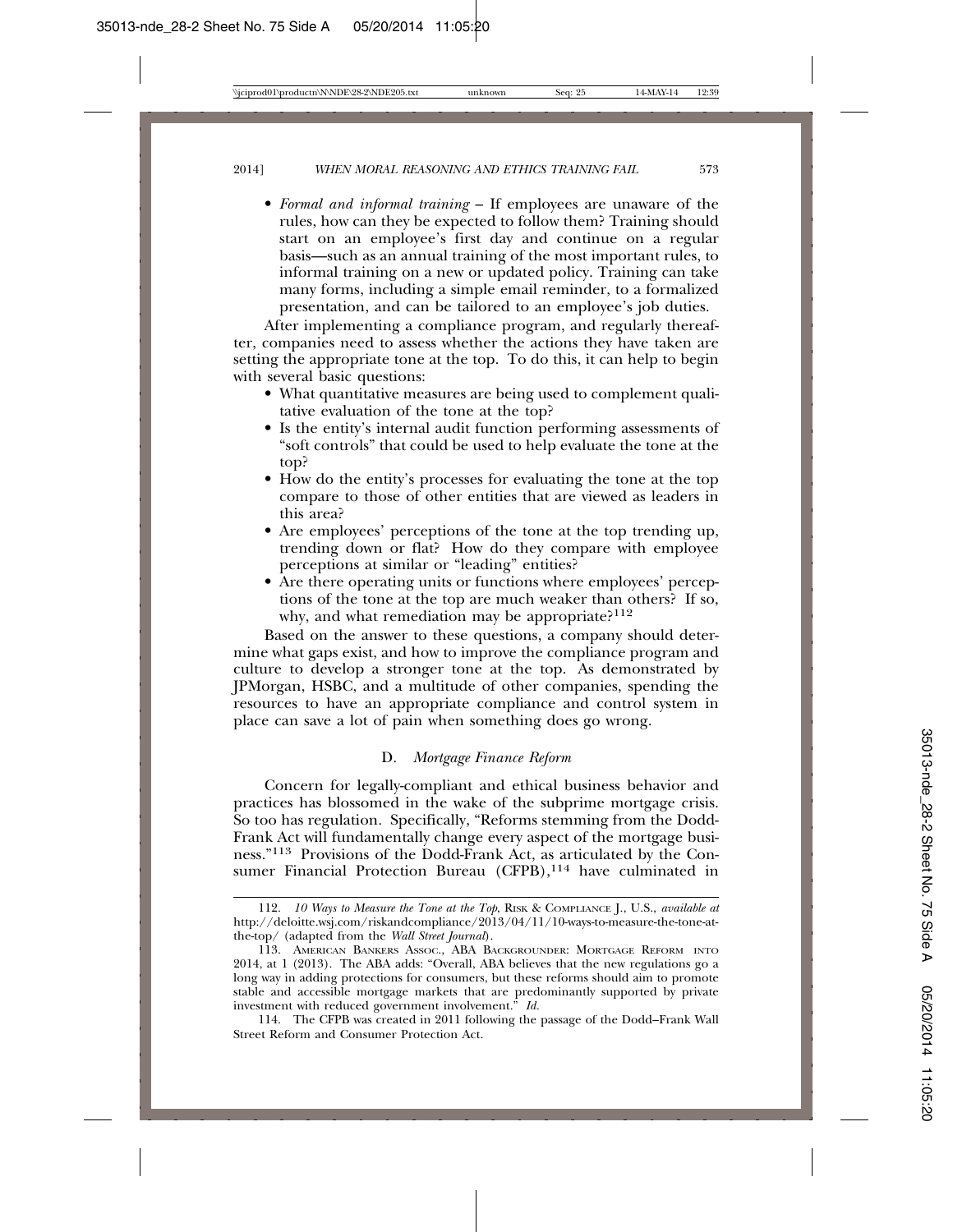rules and regulatory amendments as well as time frames in which banks must come into compliance. The final mortgage rules are generally centered within eight categories:115

- 1. Ability to Repay and "Qualified Mortgages"
- 2. Servicing (e.g., with respect to provisions of Regulation Z and Regulation  $X$ )<sup>116</sup>
- 3. High Cost Mortgage Provisions
- 4. Higher-Risk Mortgage Appraisal Documentation
- 5. Appraisal Disclosure
- 6. Loan Originator Compensation
- 7. RESPA [Real Estate Settlement Procedures Act of 1974] -TILA [Truth in Lending Act] Reforms
- 8. Fair Lending

The abundance of articulated and clarified housing finance regulation should come as no surprise. They are appropriate responses to many of the deviant practices revealed throughout investigations into the mortgage crisis. Narrative from the *New York v. JPMorgan Chase* case provides a vivid illustration of how deception and intentional inattention to risk became systemically problematic:

Even Defendants' watered-down due diligence review could not help but identify a large number of problematic loans. Rather than rejecting or replacing those loans, however, the Defendants routinely ignored the defects . . . even when the QC [Quality Control] department did identify serious problems [during post-settlement reviews], it failed to remove defective loans from the securitizations . . . Indeed, far from making an effort to improve their due diligence review – and thereby improve the scrutiny of the loans they were purchasing—Defendants, as early as February 2005, began to *reduce* the amount of due diligence conducted "in order to make us more competitive on bids with larger sub-prime sellers."<sup>117</sup>

Certain mortgage companies, including Ally Financial and its subsidiaries (including GMAC Mortgage and Residential Capital), have been ordered to improve their compliance programs and control procedures in response to the mortgage crisis.118 The Board of Governors of the Federal Reserve System and the Federal Deposit Insurance Corporation issued an Order to Ally Financial demanding it:

submit to the Reserve Bank an acceptable compliance program and timeline for implementation to ensure that the operations of

<sup>115.</sup> AMERICAN BANKERS ASSOC., *supra* note 113.

<sup>116. 12</sup> C.F.R. § 1026 (2013): "Regulation Z [ ] implements the Truth in Lending Act (TILA). Regulation Z currently prohibits a creditor from making a higher-priced mortgage loan without regard to the consumer's ability to repay the loan."

<sup>117.</sup> Complaint at 21-23, People v. JPMorgan Chase Bank, N.A. ., No. 2768-2012 (N.Y. Sup. Ct. Feb. 3, 2012).

<sup>118.</sup> Ally Financial Inc., GMAC Mortgage, LLC and Residential Capital, LLC: *Mortgage Compliance Program, Prepared for the Board of Governors of the Federal Reserve System and the Federal Deposit Insurance Corporation* 1 (Dec. 8, 2011), *available at* http://www.federalreserve .gov/newsevents/press/enforcement/ally-plan-sect8-mortgage-compliance-program.pdf.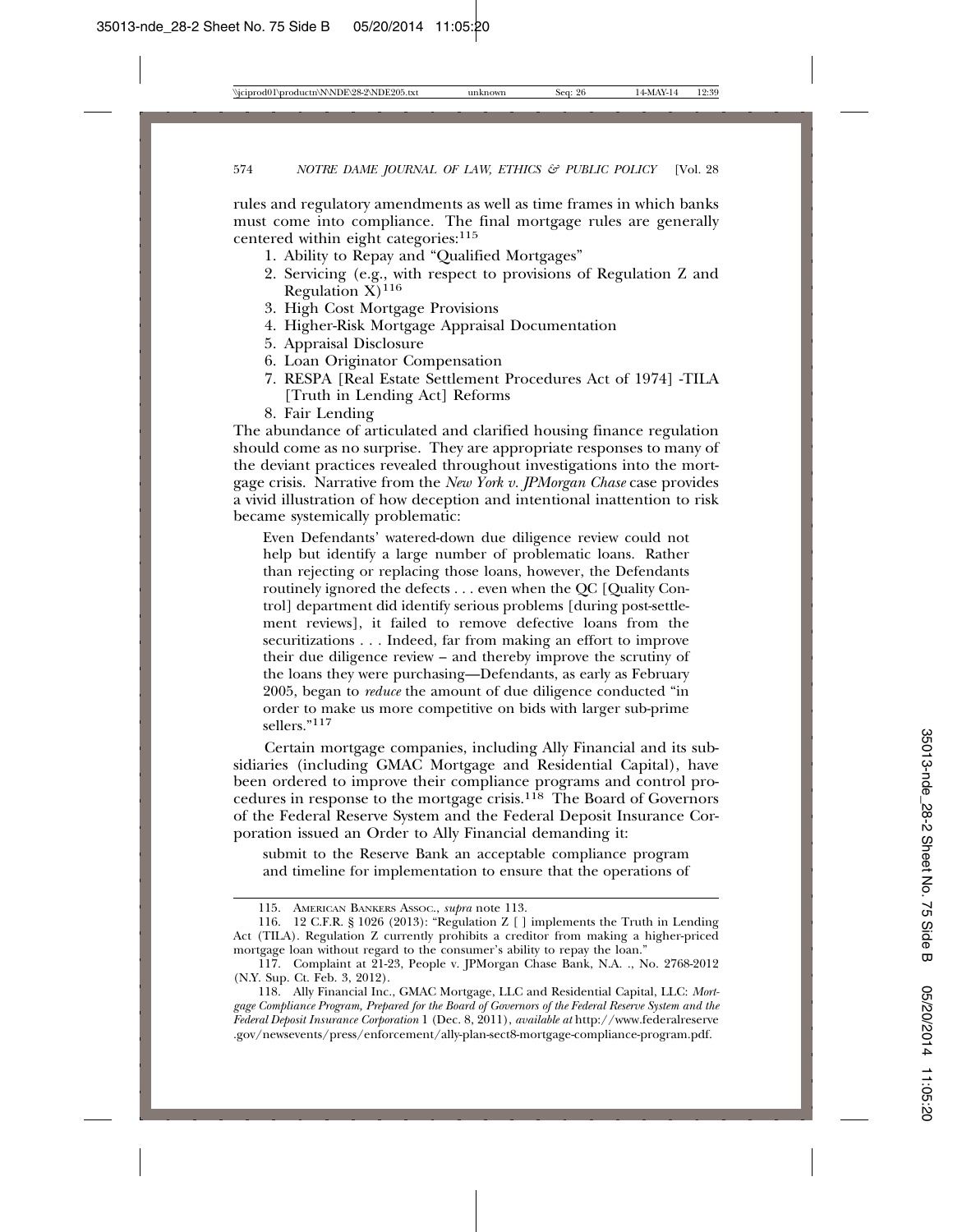the Mortgage Servicing Companies, including, but not limited to, residential mortgage loan servicing, Loss Mitigation, and foreclosure, comply with the Legal Requirements, as well as the Mortgage Servicing Companies' internal policies, procedures, and processes and are conducted in a safe and sound manner.<sup>119</sup>

As part of this order, the Reserve Bank stated specific elements Ally Financial needed to adopt, including outlining staff's duties and responsibilities regarding compliance, developing communication practices regarding compliance-related items, developing procedures to comply with various legal requirements, and setting up independent testing for compliance with various requirements.

In addition to structural, policy, and procedural changes, the Reserve Bank has also provided Ally Financial with guidance in four critical areas: (1) firm-wide approach to compliance risk/management, (2) independence of compliance staff, (3) sound practices for compliance and testing, and, (4) responsibility of Board and senior management for risk management and oversight.<sup>120</sup> The concept of "culture" is also mentioned in this Mortgage Compliance Program enhancement plan, but specific guidance on how to implement or establish this more compliant culture is arguably absent—suggesting that the tone at the top is indeed, easy to say, hard to do, and even harder to prove.

#### IV. CONTROLLING OPPORTUNITIES FOR DEVIANCE

*Our job is to set a tone at the top to incent people to do the right thing and to set up safety nets to catch people who make mistakes or do the wrong thing and correct those as quickly as possible. And it is working. It is working.*

 $-$ Charles O. Prince  $III<sup>121</sup>$ 

Between the Dodd-Frank legislation, new mortgage rules, increased regulatory and industry attention to compliance and ethics, and the direct/vicarious learning provided through legal actions (such as the Ally Financial consent decree), reform in the way of decreased mortgage fraud should be experienced within the U.S. housing finance industry. Yet based on the "wisdom" of Mr. Prince (whose bank, within a year of this statement, was nearly brought down by \$65 billion in losses, with more than half of that due to its investment in MBSs, lax controls, and incentive plans that promoted unwarranted risk taking), one might conclude that rogue employees were specifically responsible for the demise of the housing finance industry, and more generally, all corporate malfeasance and white collar crime. It has been demonstrated and argued throughout this Article that this viewpoint could not be further from the truth. Despite the axiom from an unknown author

<sup>119.</sup> *Id.* at 3.

<sup>120.</sup> *Id.* at 5.

<sup>121.</sup> Eric Dash & Julie Creswell, *The Reckoning: Citigroup Saw No Red Flags Even as It Made Bolder Bets*, N.Y. TIMES, Nov. 23, 2008, at 34, *available at* http://www.nytimes.com/ 2008/11/23/business/23citi.html?pagewanted=all&\_r=0.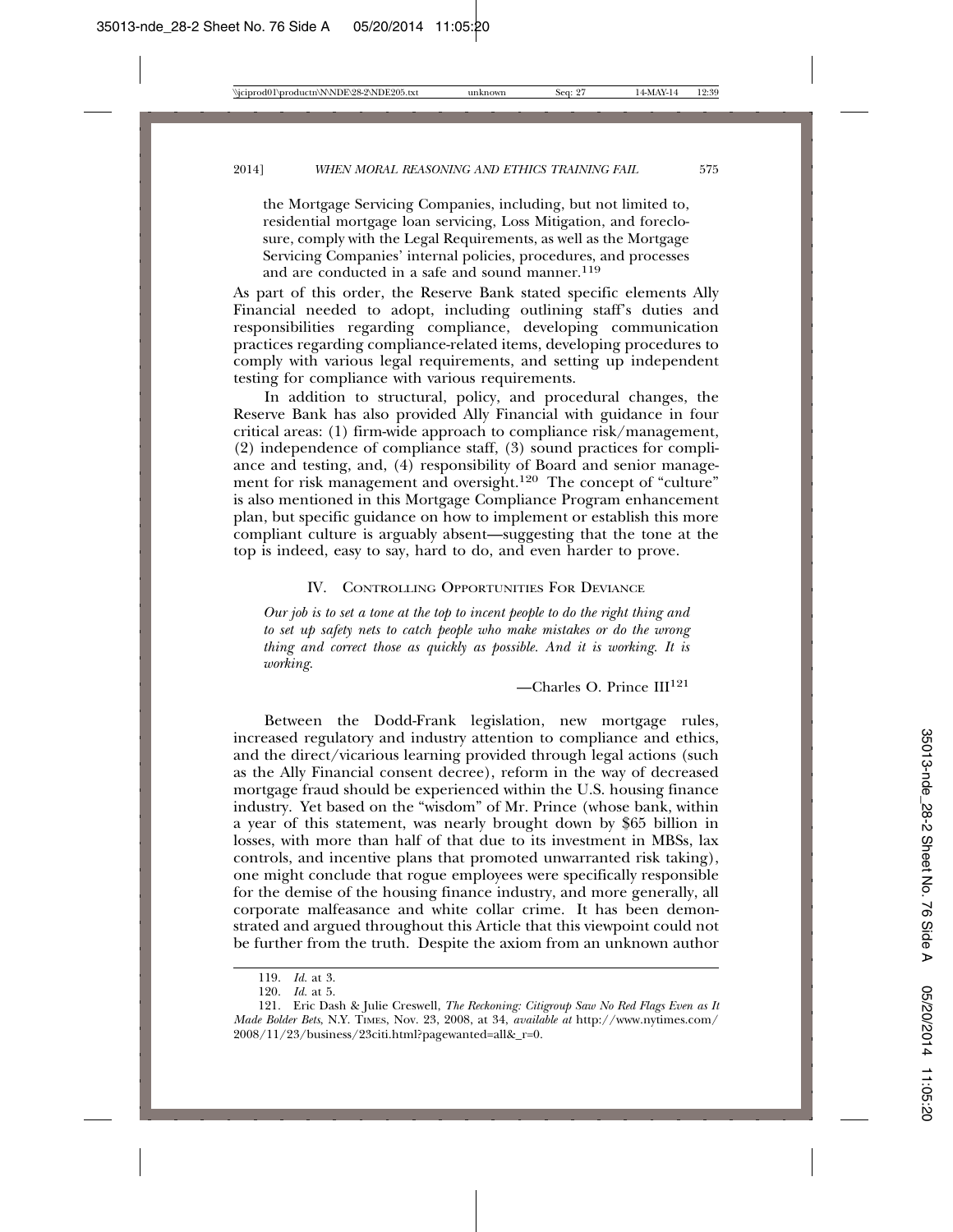that "*the ethical man knows it is wrong when he does it . . . the moral man would not do it*," even moral men might be pressured into or succumb to deviance under certain circumstances.<sup>122</sup>

Granted, motivated offenders are a critical element in ensuring that a criminal event comes to fruition, but systemic crime in occupational and organizational settings (illegalities which benefit, or are untaken at the behest of, an organization) is unlikely in the absence of a culture or subculture of normalized deviance. As such, a *reactive* corporate/industry control tactic of setting traps to catch people and correct their mistakes as Prince suggests, without attention to the deviant opportunities presented to them, may simply perpetuate misguided and ineffective compliance, ethics, or crime control strategies and programming.

Furthermore, the demands of an organization often subordinate individual intention, so punishing individuals will not be a sufficient deterrent to corporate crime.123 Etzioni advances a communitarian perspective consistent with this view of corporate or organization responsibility for wrongdoing.124 Under this view, corporations should face legitimate punishment when failing to fulfill their mandated responsibilities; it is inappropriate to punish an individual for corporate wrongdoing. In fact though, a common defense strategy routinely targets an individual (e.g., scapegoat) for corporate liability through the "plausible deniability" of others. The Sarbanes-Oxley Act125 and the Dodd-Frank Act go a long way in attenuating these types of concerted ignorance claims.

As demonstrated above, in addition to regulation and corporate accountability, the adequate control of deviance requires a robust system of ethics and compliance programming, and a tone at the top which instills a normative culture of compliance. Price and Norris summarize these essentials:

Protective factors include a reliable auditing system, a strong independent board of directors with monitoring functions, outside qualified directors and working committees, an organizational culture stressing ethical conduct, strict enforcement of ethics, a rigorous corporate compliance program, and senior leadership commitment to ethical conduct.<sup>126</sup>

The other necessary ingredient in a more *proactive* crime prevention strategy (especially when the essentials above might be absent or weak) is the control of the *opportunities* for employees, managers, and

125. *See generally* A GUIDE TO THE SARBANES-OXLEY ACT, http://www.soxlaw.com/ (last visited Apr. 25, 2014).

<sup>122.</sup> See e.g., PHILIP ZIMBARDO, THE LUCIFER EFFECT: UNDERSTANDING HOW GOOD PEOPLE TURN EVIL 17 (1st ed. 2007).

<sup>123.</sup> Braithwaite & Fiss, *supra* note 70, at 342.

<sup>124.</sup> Etzioni & Mitchell, *supra* note 56, at 187-88 (arguing this view calls for achieving an appropriate balance between rights and responsibilities to stakeholders and the community at large).

<sup>126.</sup> Price & Norris, *supra* note 65, at 542.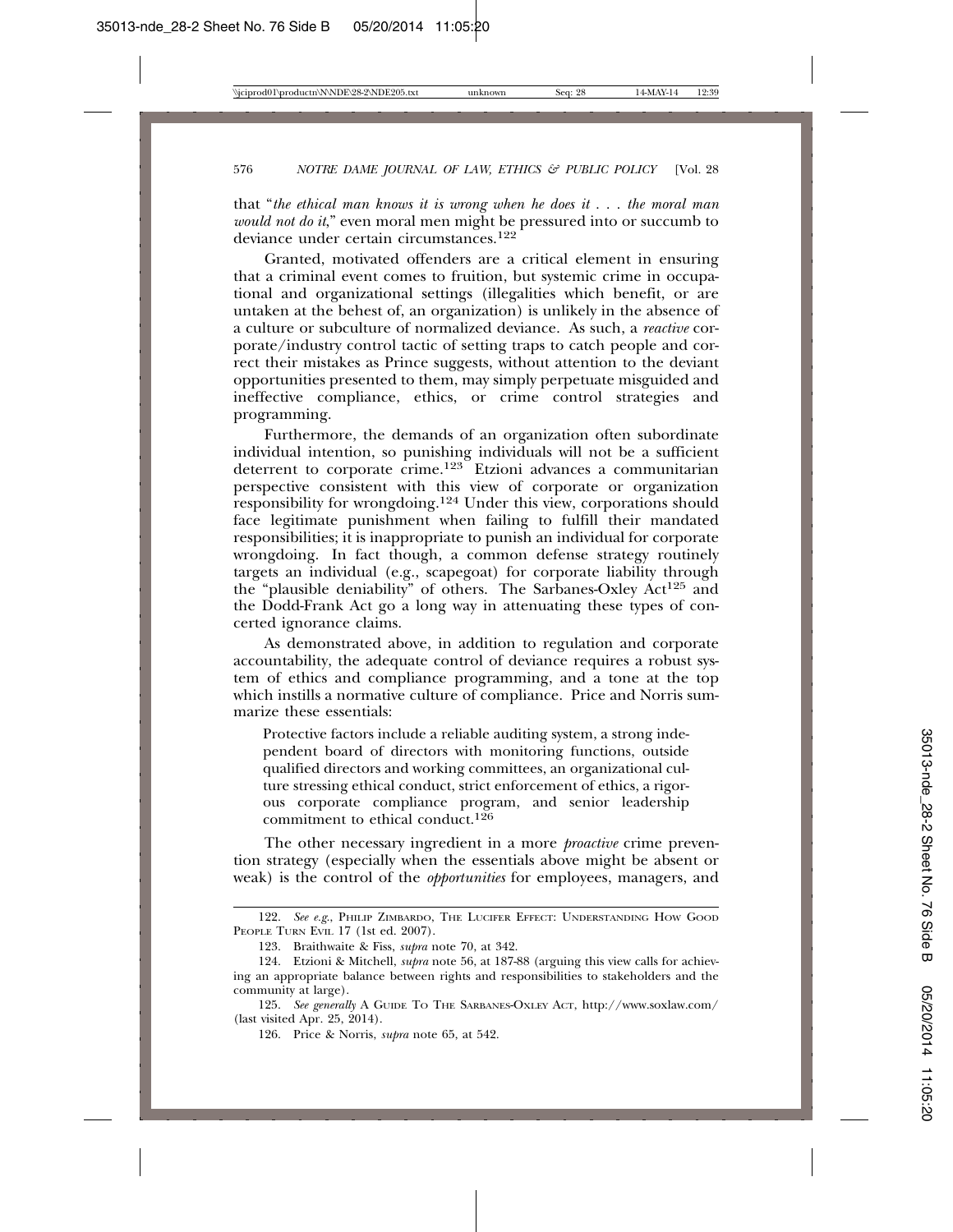executives to engage in criminal, resistant, or otherwise deviant behavior in the first place. For as Hurley and colleagues note:

Indeed, virtually all companies that have experienced major trust violations had *some*, and often *extensive*, systems and processes in place to produce trustworthy behavior (for example, compliance procedures, quality checks, codes of conduct and ethics training). However, as important as these systems and processes may be, other elements undermined the companies' ability to deliver on their core responsibilities to stakeholders.<sup>127</sup>

The final mortgage finance rules outlined in the previous section, along with risk retention requirements and GSE reforms,<sup>128</sup> are indicative of this type of attitude and subsequent situational approach to prevent and control opportunities for deviance in the housing finance industry.

Current mortgage reforms encompass products (e.g., subprime no/low documentation loans) and activities available and occurring at vital points in the mortgage finance process that have been previously identified as susceptible to fraud (suitable targets; no guardianship; "hotspots"). As designed, the developments tend to outline and clarify required methods to ascertain homebuyer qualifications, improve accountability and transparency, and facilitate a more symmetrical structure of risk. This mixture of regulation and restructuring is bound to disrupt the criminal opportunities within home financing that were so evident in the housing industry of the past two decades. Targets are less suitable (e.g., with more complete disclosure to consumers and investors; when risk must be retained) and guardianship is improved (e.g., more informed clientele; record documentation and retention requirements). Note that these changes do not directly target the "motivated offender," which is postulated as a necessary component of a criminal event under Routine Activities Theory. However, this is consistent with other environmental crime-specific prevention strategies that attempt to harden *targets* and/or improve guardianship to alter the opportunity structure of crime. By making targets less attractive and/or less accessible, potential offenders are forced to reassess their perceptions on the viability of pursuing a given course of action or "opportunity,"129 thereby indirectly influencing their motivation.

It is encouraging to note that there was a 25% decrease in mortgage loan fraud Suspicious Activity Reports (SARs) from 2011 to 2012, with a higher percentage of the 2012 total being credited to the category of application fraud (the distribution of frauds was trending to a concentration at the consumer level rather than within the finance

<sup>127.</sup> Robert F. Hurley, Nicole Gillespie, Donald L. Ferrin & Graham Dietz, *Designing Trustworthy Organizations*, 54 MIT SLOAN MGMT. REV. 75, 77 (Summer 2013).

<sup>128.</sup> U.S. Sentencing Guidelines Manual § 8B2.1, comment (c) (2013). Propositions requiring "securitizers retain portions of the credit risk of securitized assets" are under debate.

<sup>129.</sup> Coleman, *supra* note 20, at 405.